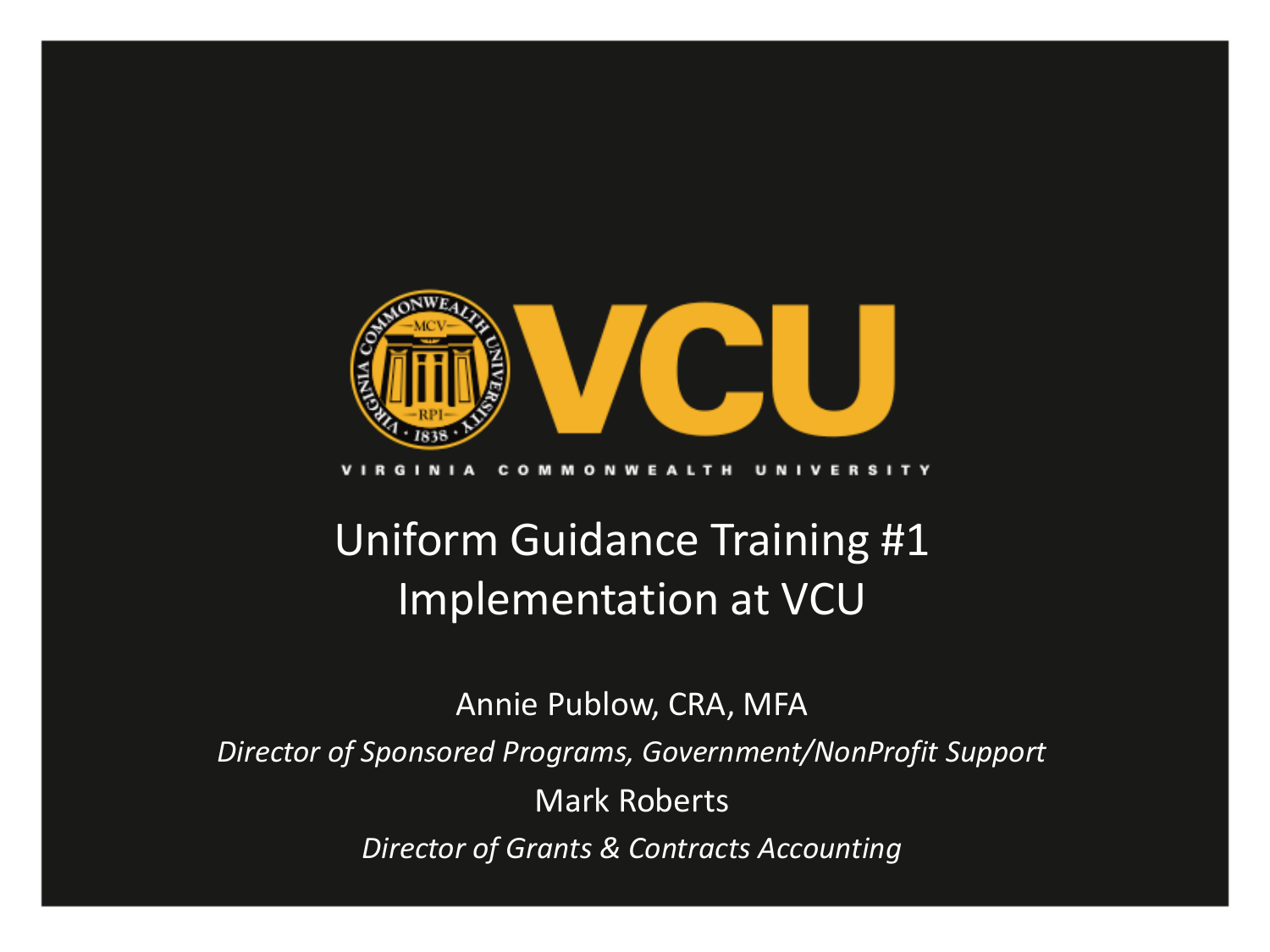# Uniform Guidance Training #1

- Structure of 2 CFR 200, *Uniform Administrative Requirements, Cost Principles, and Audit Requirements for Federal Awards, aka "Uniform Guidance"*
	- $\triangleright$  What is "same, same" (i.e. familiar to you if you worked with OMB A-21, A-110 and A-133)
	- $\triangleright$  What is "different", why, and what to do about it
- $\triangleright$  Additional focus areas



COMMONWEALTH UNIVERSITY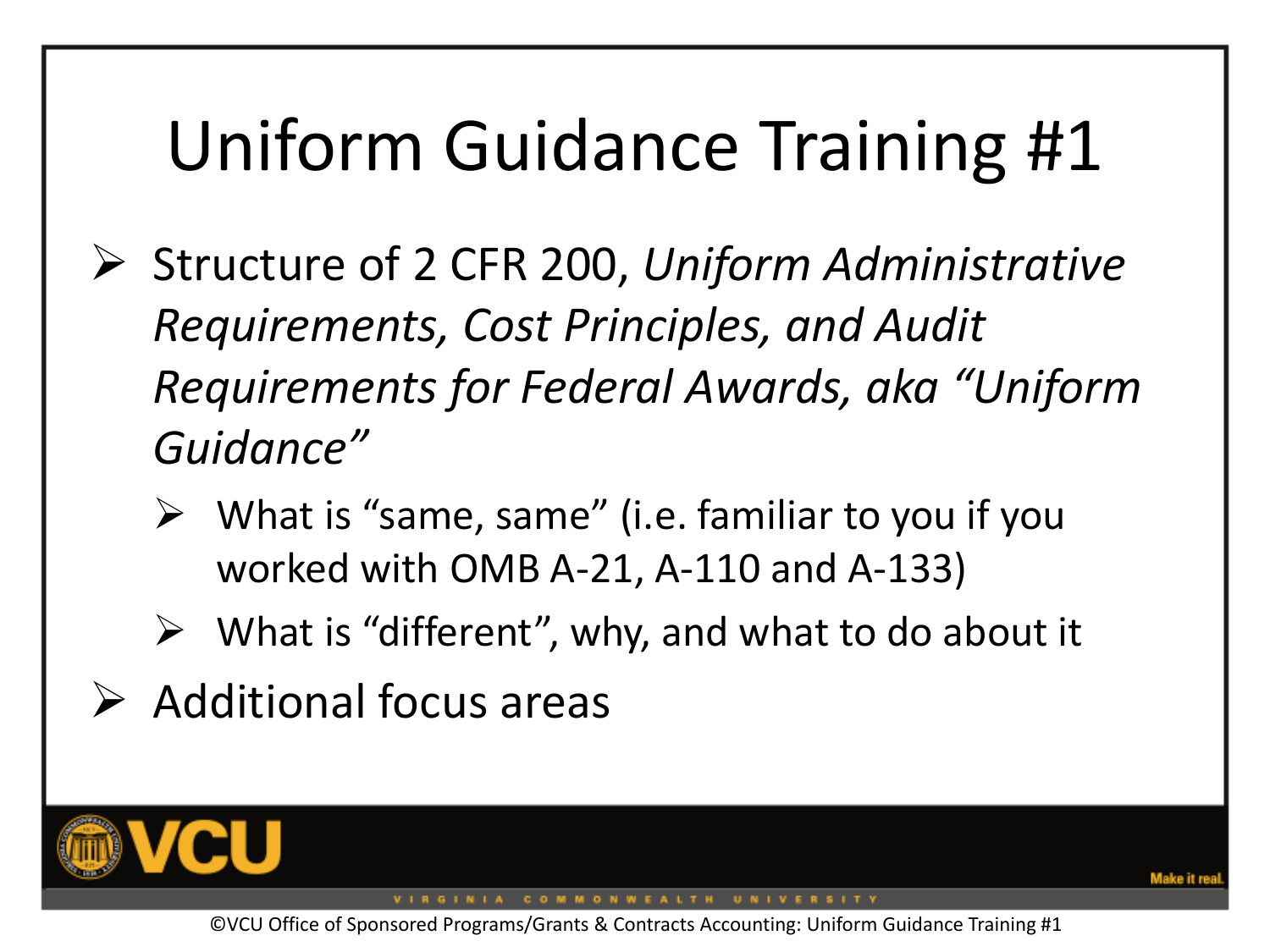# "Uniform Guidance" replaces:

A-21, A-50, A-87, A-89, A-102, A-110, A-122, A-133

OMB Circular A-21: Cost Principles for Educational Institutions (5/10/2004)

OMB Circular A-110: Uniform Administrative Requirements for Grants and Agreements with Institutions of Higher Education, Hospitals, and Other Non-Profit Organizations (09/30/1999)

OMB Circular A-133: Audits of States, Local Governments, and Non-Profit Organizations (06/26/2007)

OMB Circular A-87: Cost Principles for State, Local, and Indian Tribal Government (05/10/2004) OMB Circular A-102: Grants and Cooperative Agreements with State and Local Governments (10/07/1994) OMB Circular A-122: Cost Principles for Non-Profit Organizations (05/10/2004) OMB Circular A-50: Audit Followup (09/29/1982) OMB Circular A-89: Catalog of Federal Domestic Assistance (08/17/1984)

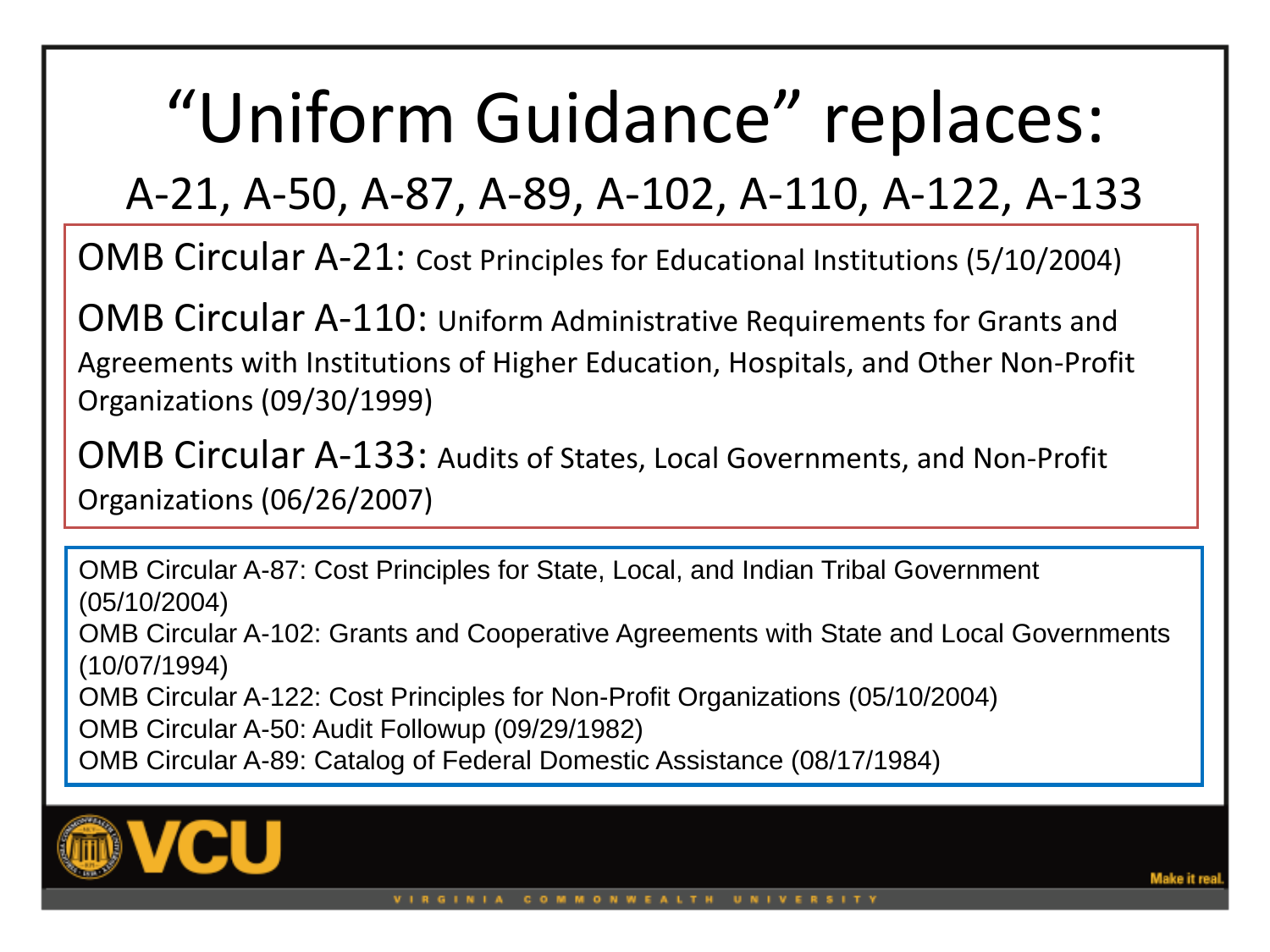### Structural Overview of Uniform Guidance

### **Subpart A-Acronyms & Definitions**

**Subpart B-General Provisions**

**Subpart C-Pre-Federal Award Requirements & Contents of Federal Awards**

### **Subpart D-Post Federal Award Requirements**

Standards for Financial and Program Management

Property Standards

Procurement Standards

Performance and Financial Monitoring and Reporting

Subrecipient Monitoring and Management

Record Retention and Access

Remedies for Noncompliance

Closeout

Post-Closeout Adjustments and Continuing Responsibilities

Collection of Amounts Due

Make it re

©VCU Office of Sponsored Programs/Grants & Contracts Accounting: Uniform Guidance Training #1

### **Subpart E-Cost Principles**

General Provisions

Basic Considerations Direct and Indirect (F&A) Costs Special Considerations for States, Local Governments and Indian Tribes Special Considerations for Institutions of Higher Education

General Provision for Selected Items of Cost

### **Subpart F-Audit Requirements**

Audits Auditees Federal Agencies Auditors Management Decision **Appendices (1-11)**

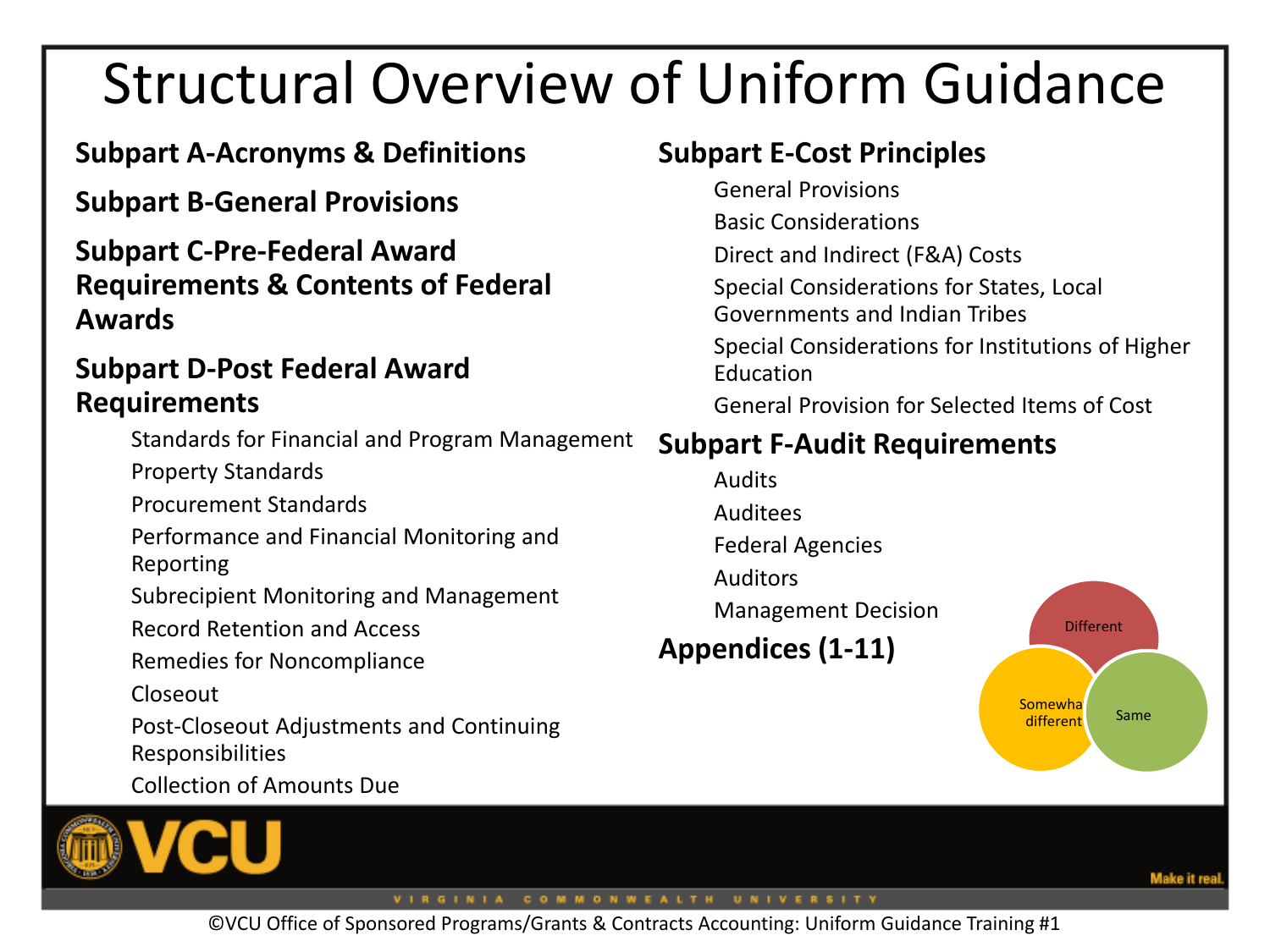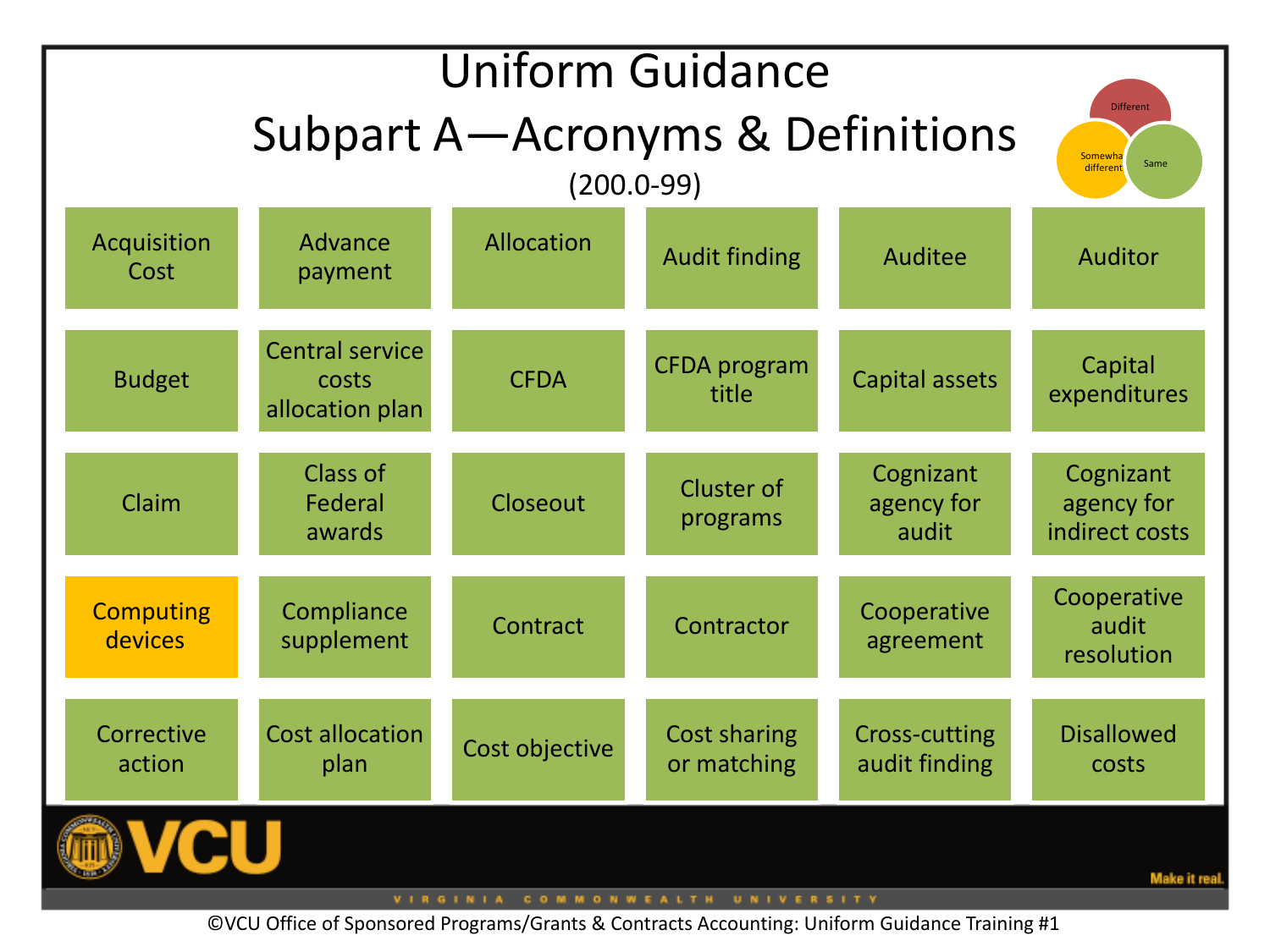| <b>Uniform Guidance</b>                                                         |                                       |                                             |                         |                                       | <b>Different</b>                                                    |
|---------------------------------------------------------------------------------|---------------------------------------|---------------------------------------------|-------------------------|---------------------------------------|---------------------------------------------------------------------|
|                                                                                 | Somewha<br>Same<br>different          |                                             |                         |                                       |                                                                     |
|                                                                                 |                                       | $(200.0 - 99)$                              |                         |                                       |                                                                     |
| <b>DUNS number</b>                                                              | Equipment                             | Expenditures                                | Federal<br>agency       | <b>Federal Audit</b><br>Clearinghouse | Federal<br>awarding<br>agency                                       |
| <b>Federal award</b>                                                            | <b>Federal award</b><br>date          | Federal<br>financial<br>assistance          | Federal<br>interest     | Federal<br>program                    | <b>Federal share</b>                                                |
| <b>Final cost</b><br>objective                                                  | <b>Fixed amount</b><br>awards         | Foreign public<br>entity                    | Foreign<br>organization | General<br>purpose<br>equipment       | <b>GAAP</b><br>(Generally Accepted<br><b>Accounting Principles)</b> |
| <b>GAGAS</b><br>(Generally Accepted<br><b>Government Auditing</b><br>Standards) | Grant<br>agreement                    | <b>Hospital</b>                             | Improper<br>payment     | Indian tribe                          | Institutions of<br><b>Higher</b><br>Education                       |
| <b>Indirect costs</b><br>(facilities &<br>administrative (F&A))                 | <b>Indirect cost</b><br>rate proposal | <b>Information</b><br>technology<br>systems | Intangible<br>property  | Intermediate<br>cost objective        | Internal<br>controls                                                |
| Make it rea<br>VIRGINIA COMMONWEALTH UNIVERSITY                                 |                                       |                                             |                         |                                       |                                                                     |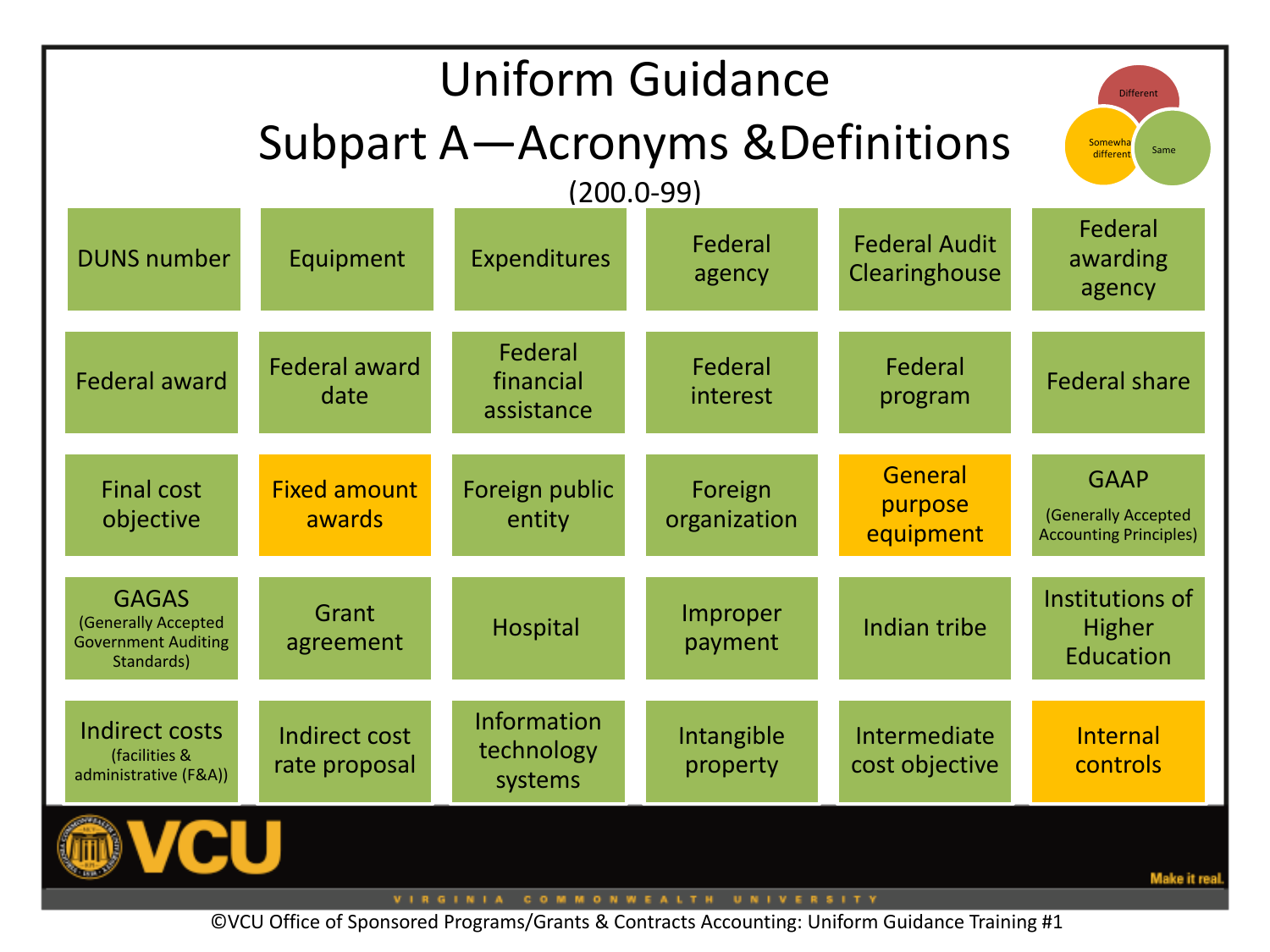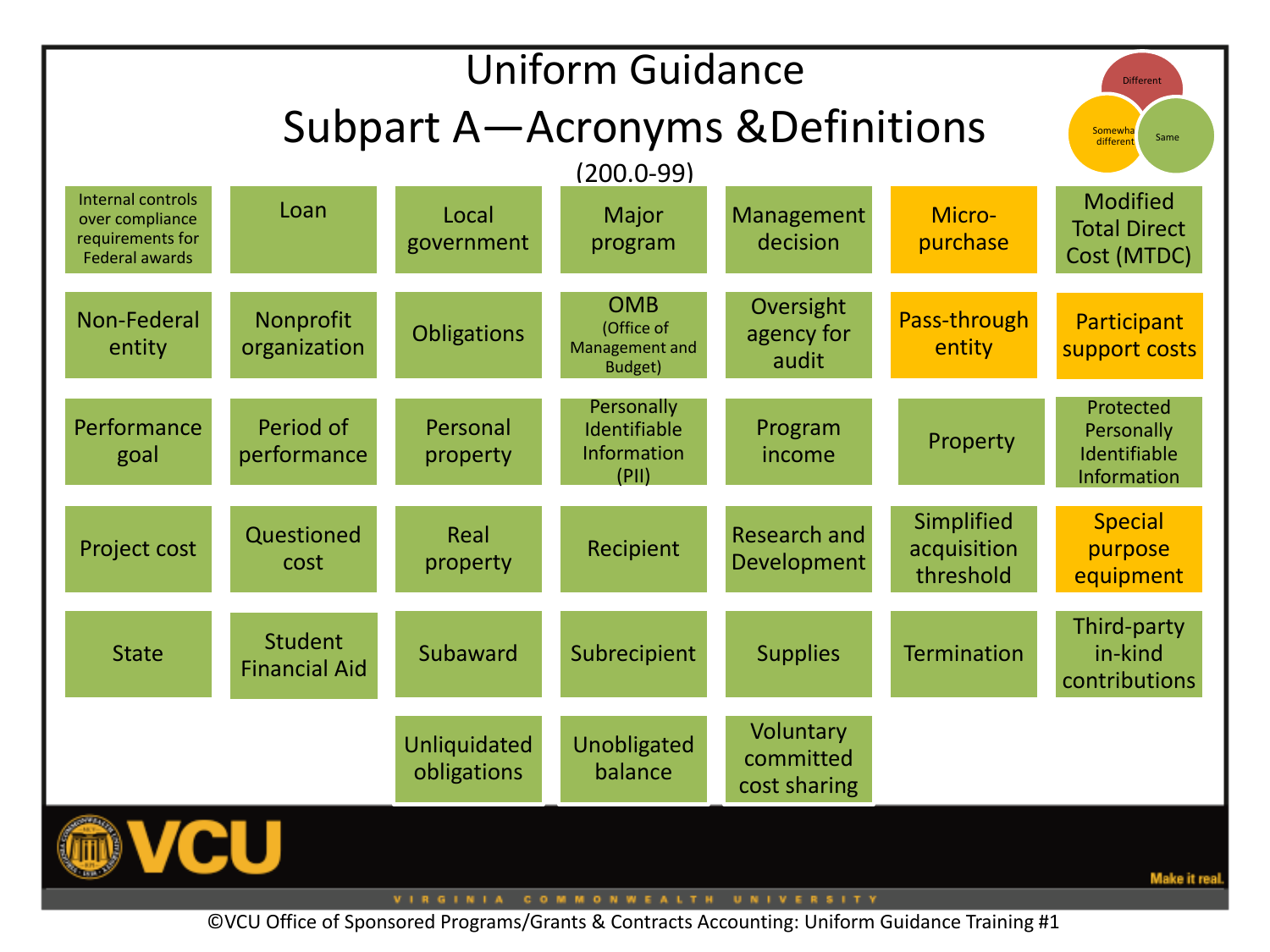| <b>Uniform Guidance-</b><br><b>Different</b><br><b>Subpart B-General Provisions</b><br>Somewha<br>Same<br>different |                  |                                     |                                     |                                |  |
|---------------------------------------------------------------------------------------------------------------------|------------------|-------------------------------------|-------------------------------------|--------------------------------|--|
|                                                                                                                     | Purpose          | $(200.100-113)$<br>Applicability    | <b>Exceptions</b>                   | <b>Authorities</b>             |  |
|                                                                                                                     | Supersession     | Effect on other<br><i>issuances</i> | Agency<br>implementation            | <b>OMB</b><br>responsibilities |  |
|                                                                                                                     | <b>Inquiries</b> | <b>Review date</b>                  | Effective/<br>applicability<br>date | <b>English language</b>        |  |
|                                                                                                                     |                  | Conflict of<br>interest             | Mandatory<br>disclosures            |                                |  |
|                                                                                                                     |                  |                                     |                                     | Make it rea                    |  |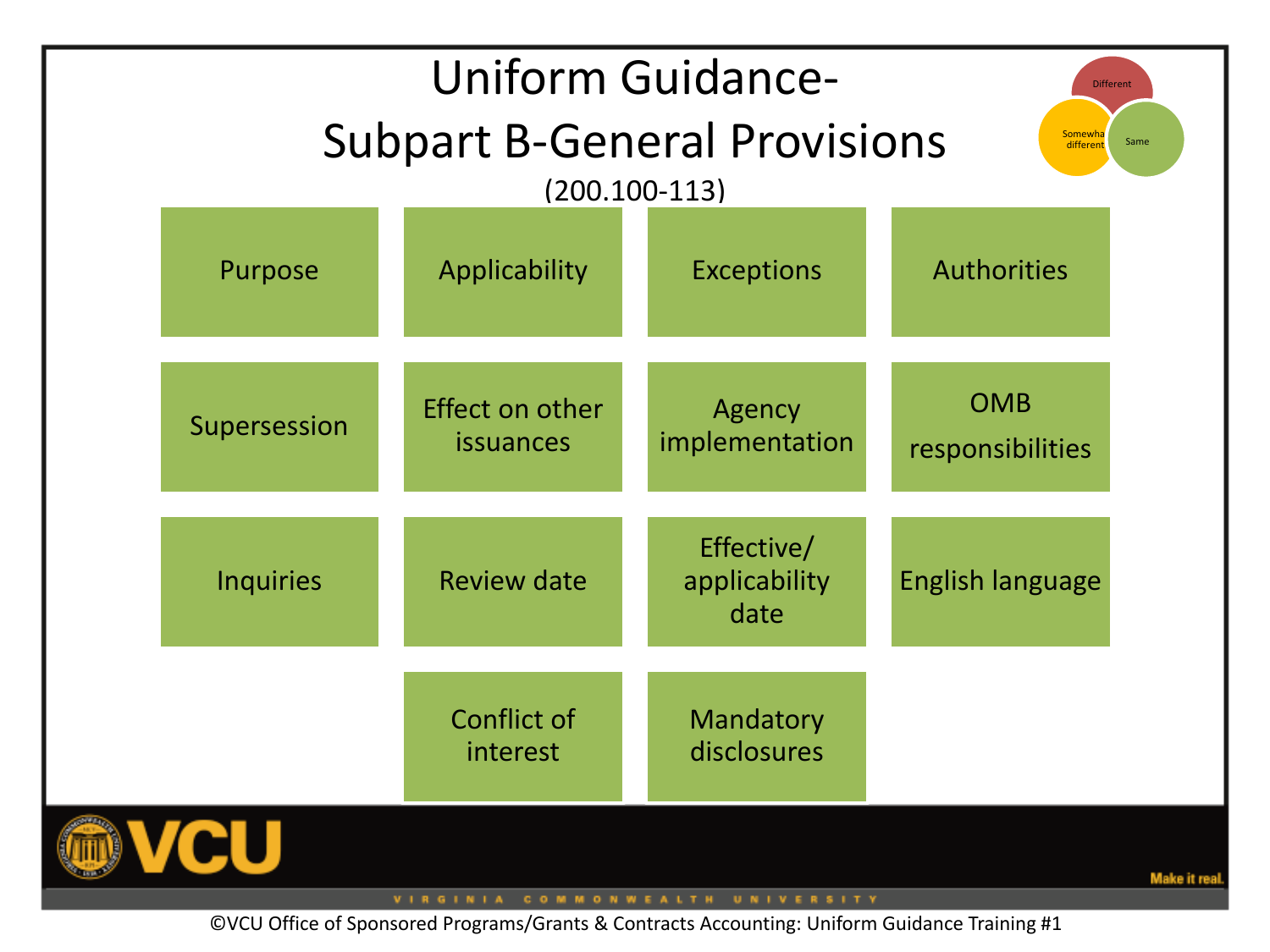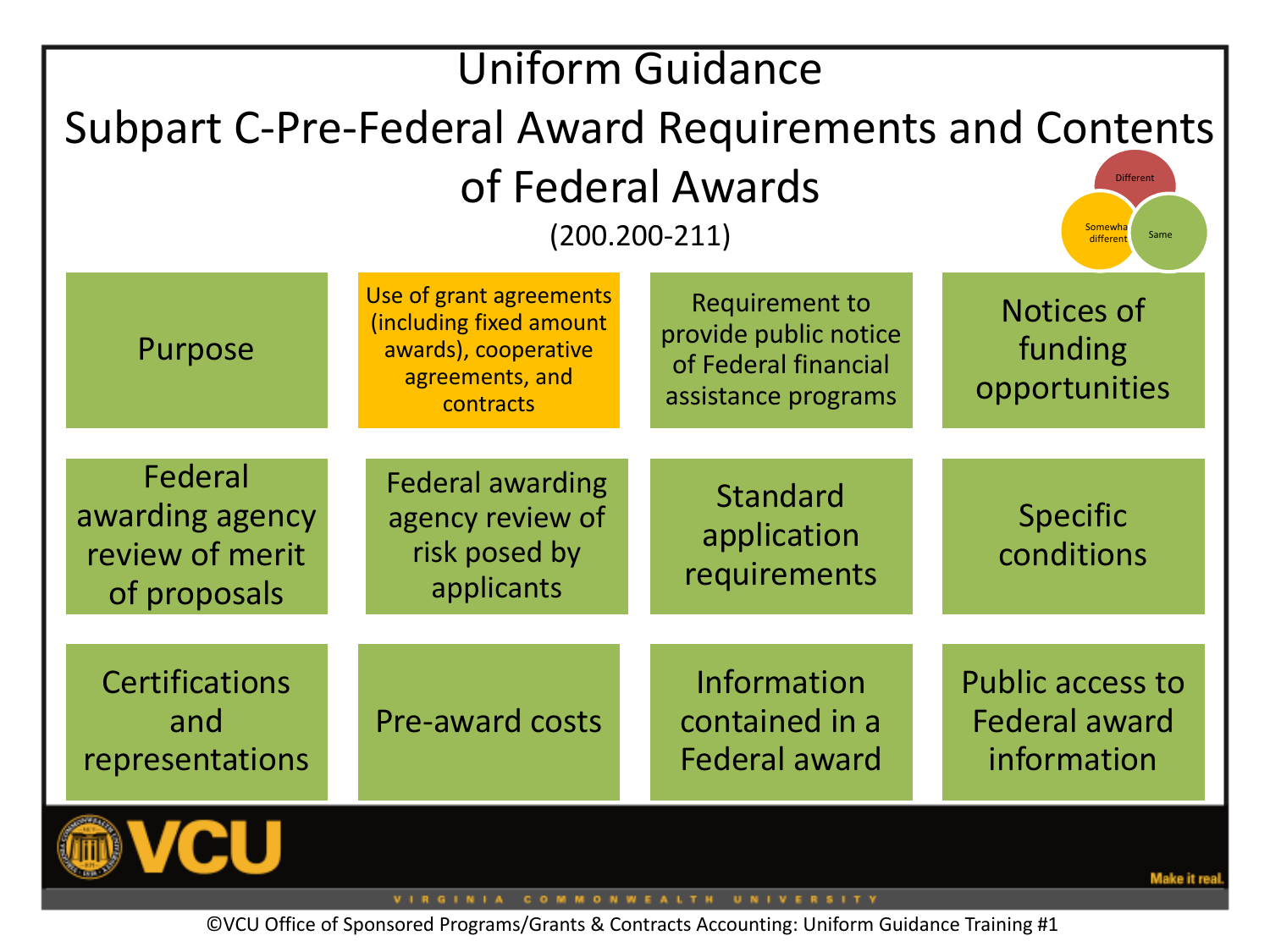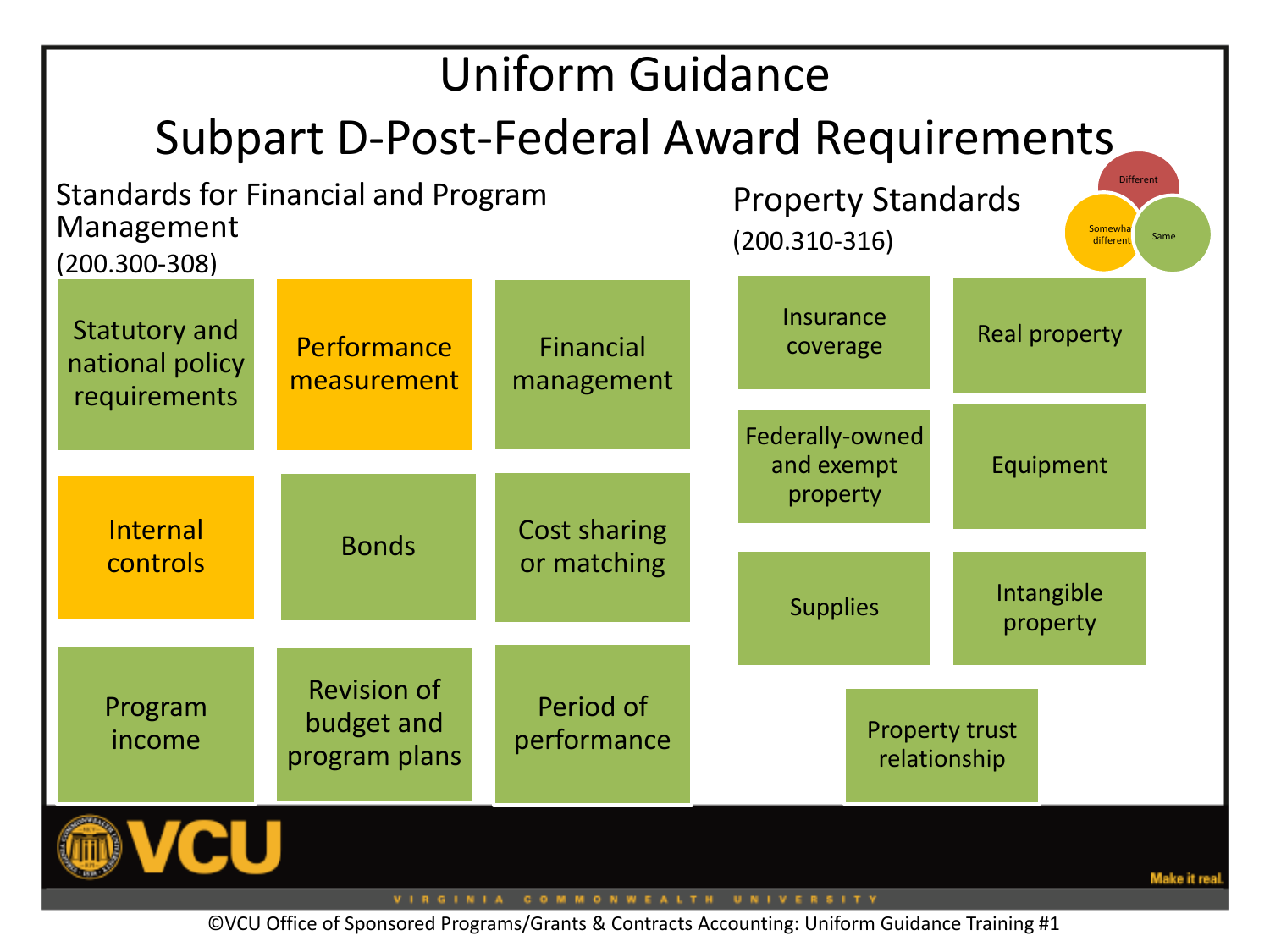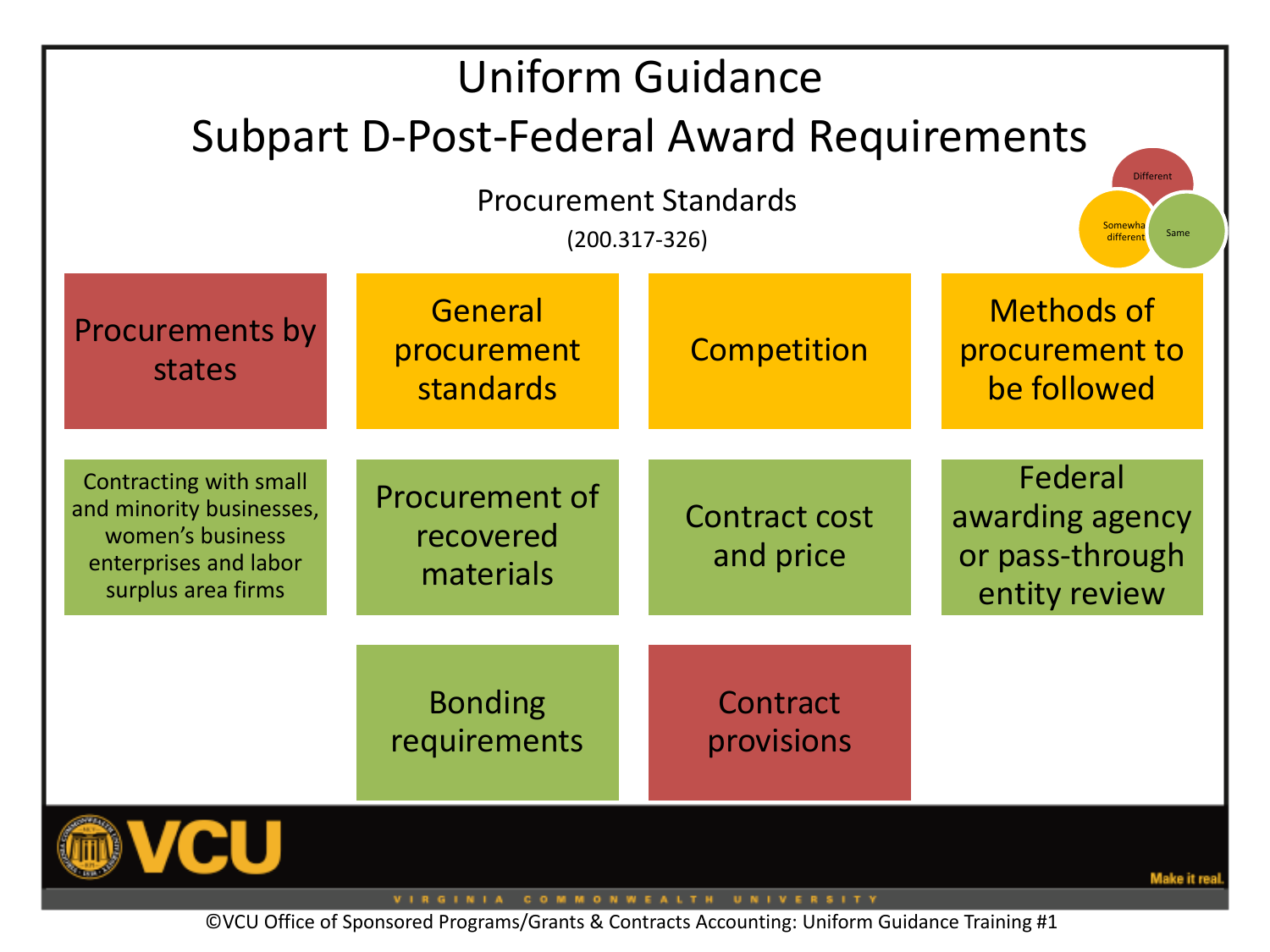### Uniform Guidance Subpart D-Post-Federal Award Requirements

Performance and Financial Monitoring and Reporting

(200.327-329)

Subrecipient Monitoring and Management (200.330-332)

Financial Reporting

Monitoring and reporting program performance

Reporting on real property

Subrecipient and contractor determinations

Requirements for passthrough entities

Fixed amount subawards



GINIA COMMONWEALTH UNIVERSITY

©VCU Office of Sponsored Programs/Grants & Contracts Accounting: Uniform Guidance Training #1

Different

Somewl **different** Same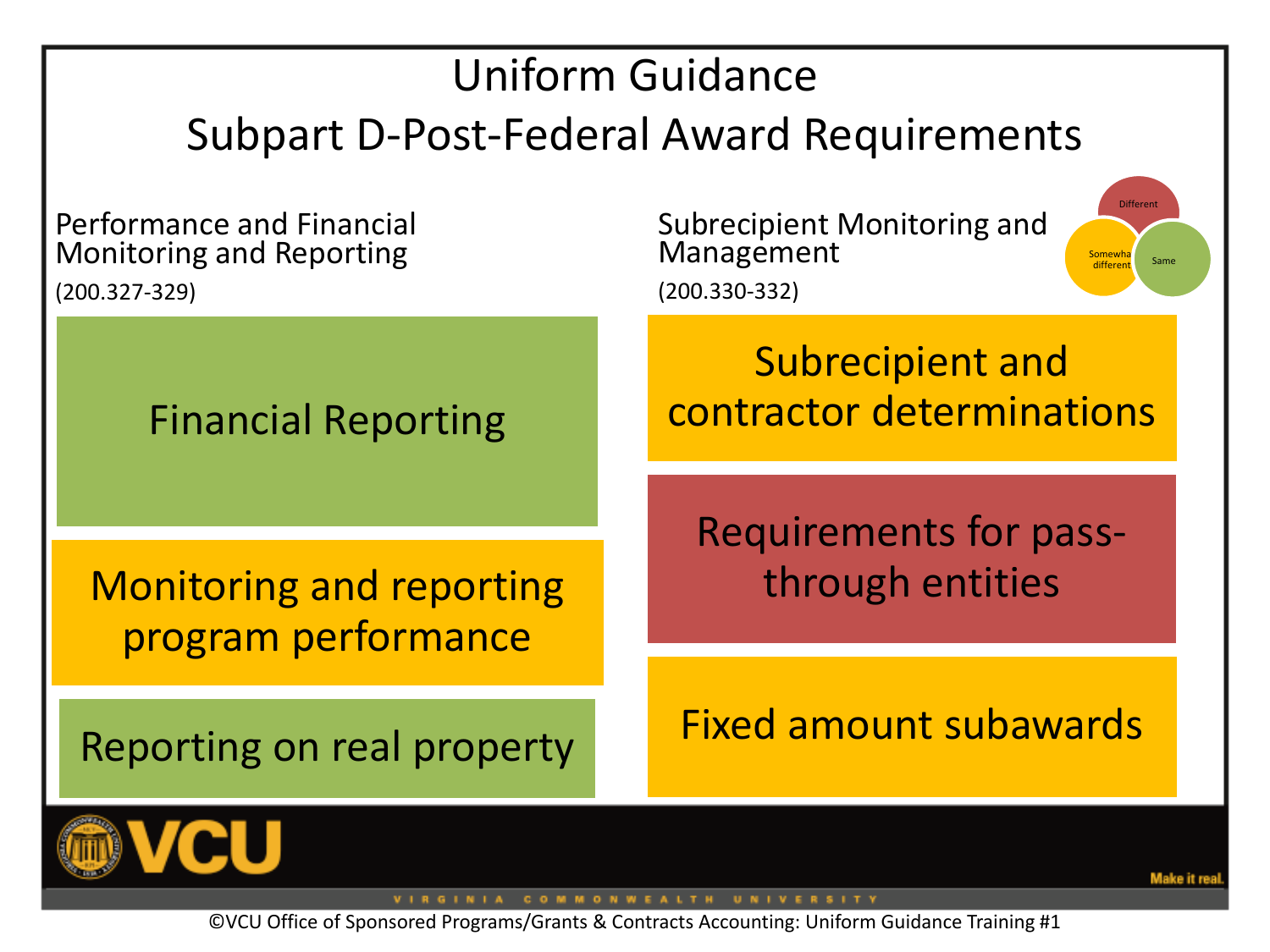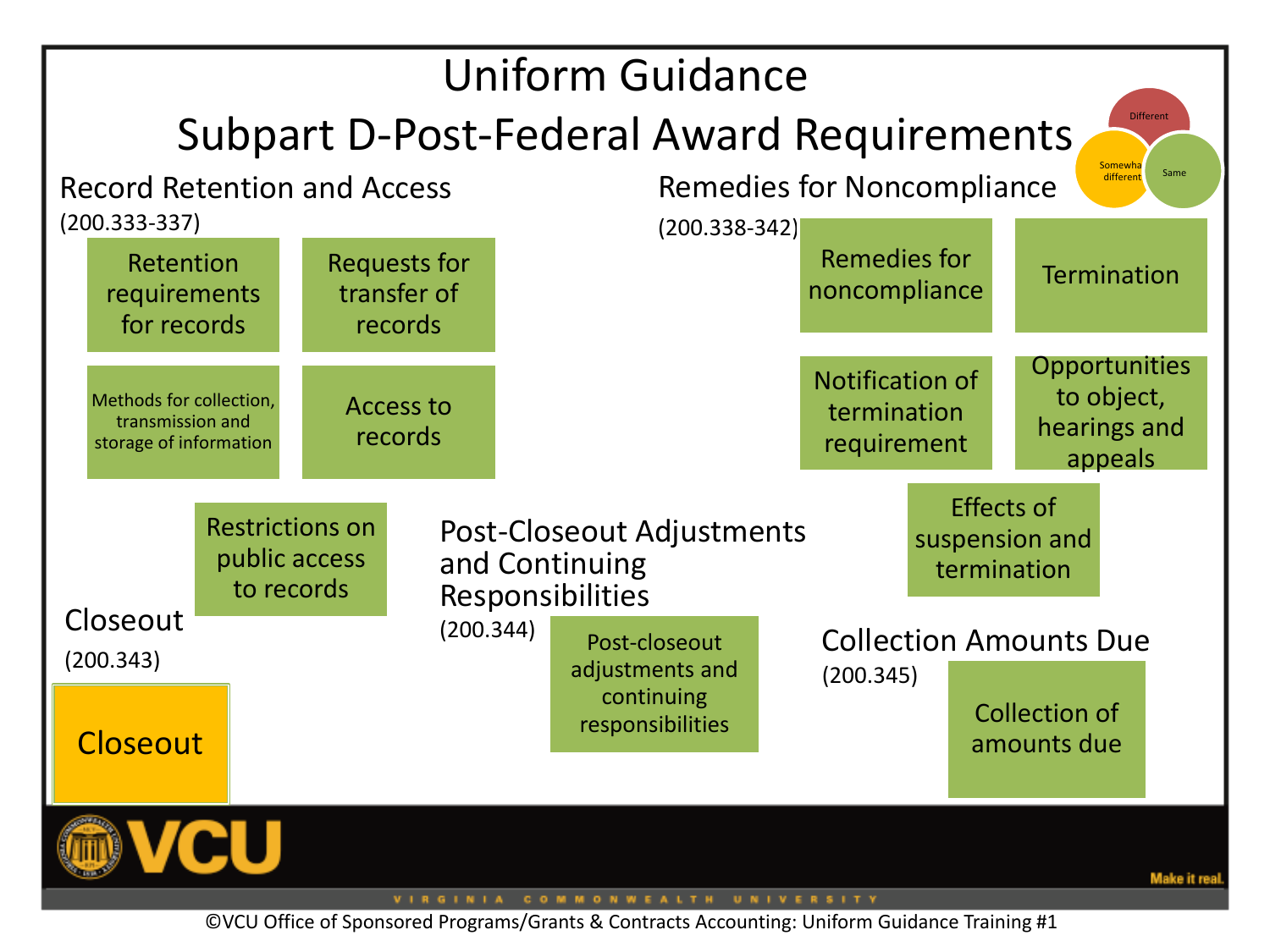| <b>Uniform Guidance</b><br><b>Different</b><br><b>Subpart E-Cost Principles</b><br>Somewha<br>Same<br>different |                                                  |                                                |                                              |       |                                                                                                        |           |               |  |
|-----------------------------------------------------------------------------------------------------------------|--------------------------------------------------|------------------------------------------------|----------------------------------------------|-------|--------------------------------------------------------------------------------------------------------|-----------|---------------|--|
| General<br><b>Provisions</b>                                                                                    | <b>Basic Considerations</b><br>$(200.402 - 411)$ |                                                |                                              |       |                                                                                                        |           |               |  |
| $(200.400 - 401)$                                                                                               | Composition                                      |                                                | <b>Factors</b><br>affecting                  |       | Reasonable                                                                                             | Allocable |               |  |
| <b>Policy Guide</b>                                                                                             | of costs                                         | allowability of<br>costs                       |                                              | costs |                                                                                                        | costs     |               |  |
|                                                                                                                 |                                                  | <b>Prior written</b><br>Applicable<br>approval |                                              |       |                                                                                                        |           | Limitation on |  |
| Application                                                                                                     |                                                  | credits                                        | (prior<br>approval)                          |       | allowance of<br>costs                                                                                  |           |               |  |
|                                                                                                                 | <b>Special</b><br>considerations                 |                                                | <b>Collection of</b><br>unallowable<br>costs |       | Adjustment of<br>previously negotiated<br>indirect (F&A) cost<br>rates containing<br>unallowable costs |           |               |  |
| <b>Make it real</b><br>VIRGINIA COMMONWEALTH UNIVERSITY                                                         |                                                  |                                                |                                              |       |                                                                                                        |           |               |  |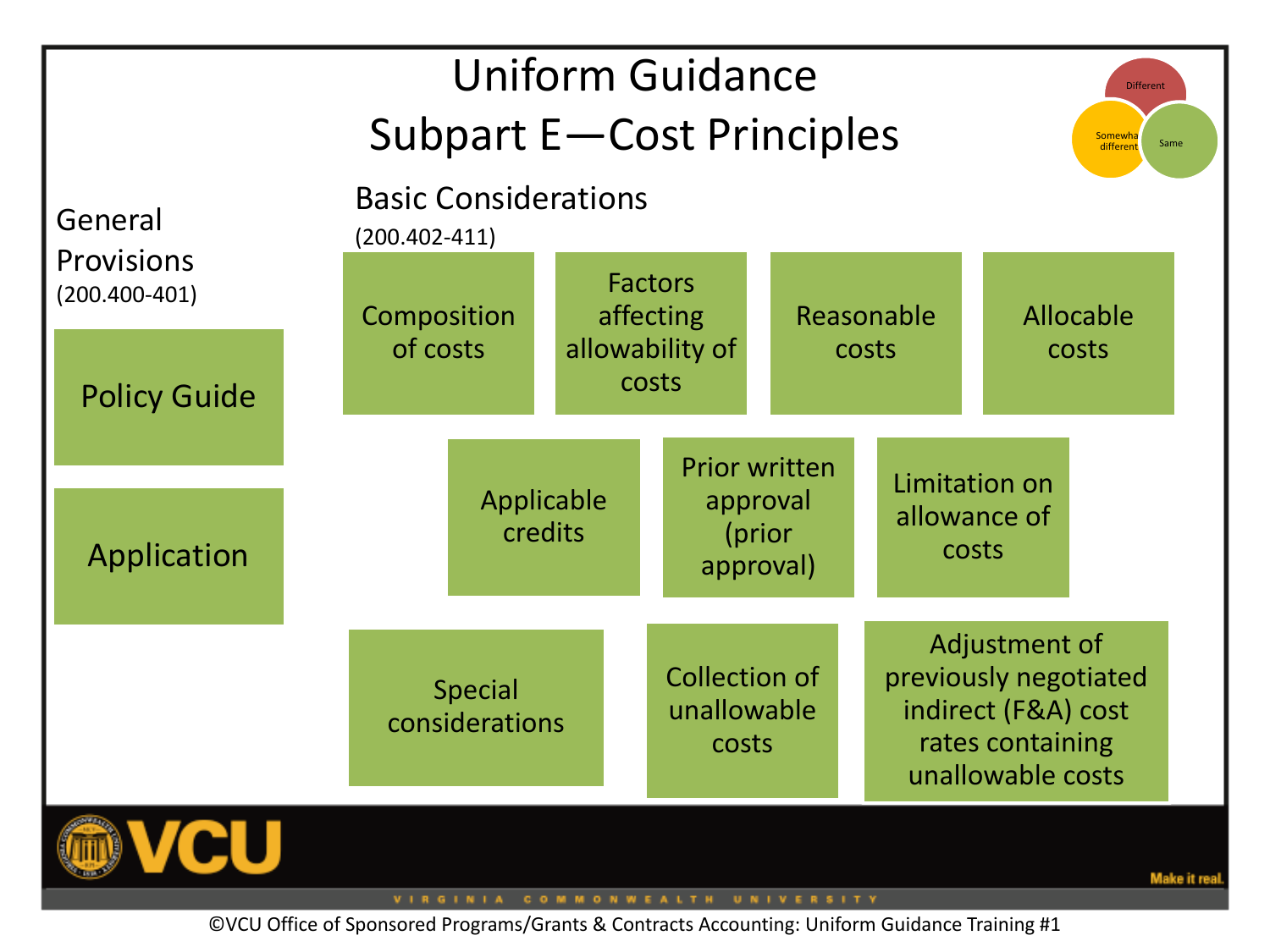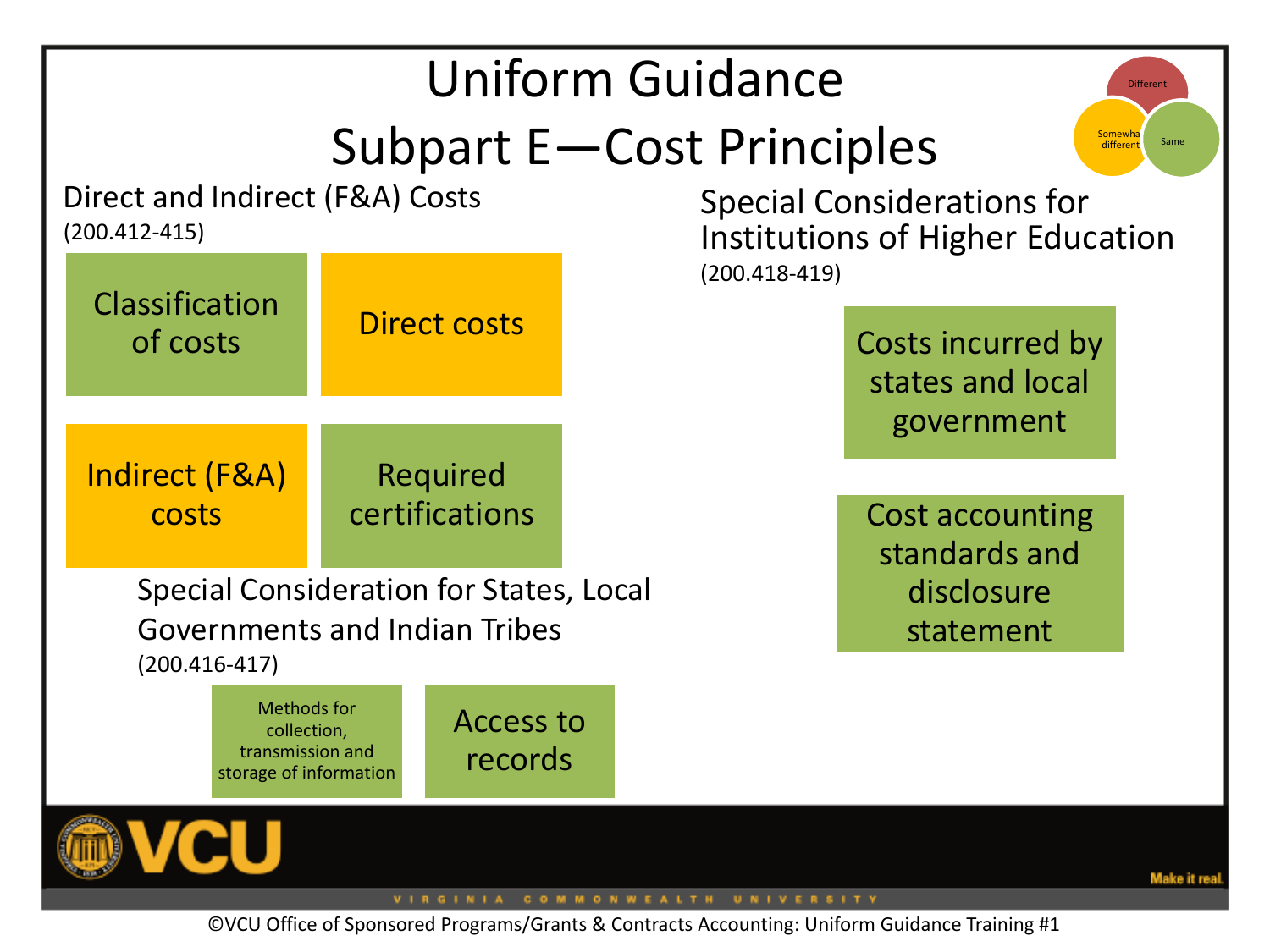| <b>Uniform Guidance</b>                               |                                                |                                                                                                                 |                                                              |                                                                    | <b>Different</b>                      |  |
|-------------------------------------------------------|------------------------------------------------|-----------------------------------------------------------------------------------------------------------------|--------------------------------------------------------------|--------------------------------------------------------------------|---------------------------------------|--|
| Subpart E-Cost Principles                             |                                                |                                                                                                                 |                                                              |                                                                    | Somewha                               |  |
|                                                       | Same<br>different                              |                                                                                                                 |                                                              |                                                                    |                                       |  |
|                                                       | $(200.420 - 475)$                              |                                                                                                                 |                                                              |                                                                    |                                       |  |
| Advertising and<br>public relations                   | Advisory<br>councils                           | <b>Alcoholic</b><br>beverages                                                                                   | Alumni/ae<br>activities                                      | <b>Audit services</b>                                              | <b>Bad debts</b>                      |  |
| <b>Bonding costs</b>                                  | <b>Collections of</b><br>improper<br>payments  | Commencement<br>and convocation<br>costs                                                                        | Compensation-<br>personal<br>services                        | Compensation-<br>fringe<br>benefits                                | Conferences                           |  |
| Contingency<br>provisions                             | Contributions<br>and donations                 | Defense and prosecution<br>of criminal and civil<br>proceedings, claims,<br>appeals and patent<br>infringements | <b>Depreciation</b>                                          | Employee<br>health and<br>welfare costs                            | Entertainment<br>costs                |  |
| <b>Equipment and</b><br>other capital<br>expenditures | <b>Exchange rates</b>                          | Fines, penalties,<br>damages and<br>other<br>settlements                                                        | <b>Fund raising</b><br>and investment<br>management<br>costs | <b>Gains and losses</b><br>on disposition of<br>depreciable assets | <b>General costs</b><br>of government |  |
| Goods or<br>services for<br>personal use              | <b>Idle facilities</b><br>and idle<br>capacity | Insurance and<br>indemnification                                                                                | Intellectual<br>property                                     | Interest                                                           | Lobbying                              |  |
|                                                       |                                                |                                                                                                                 |                                                              |                                                                    | Make it real                          |  |

VIRGINIA COMMONWEALTH UNIVERSITY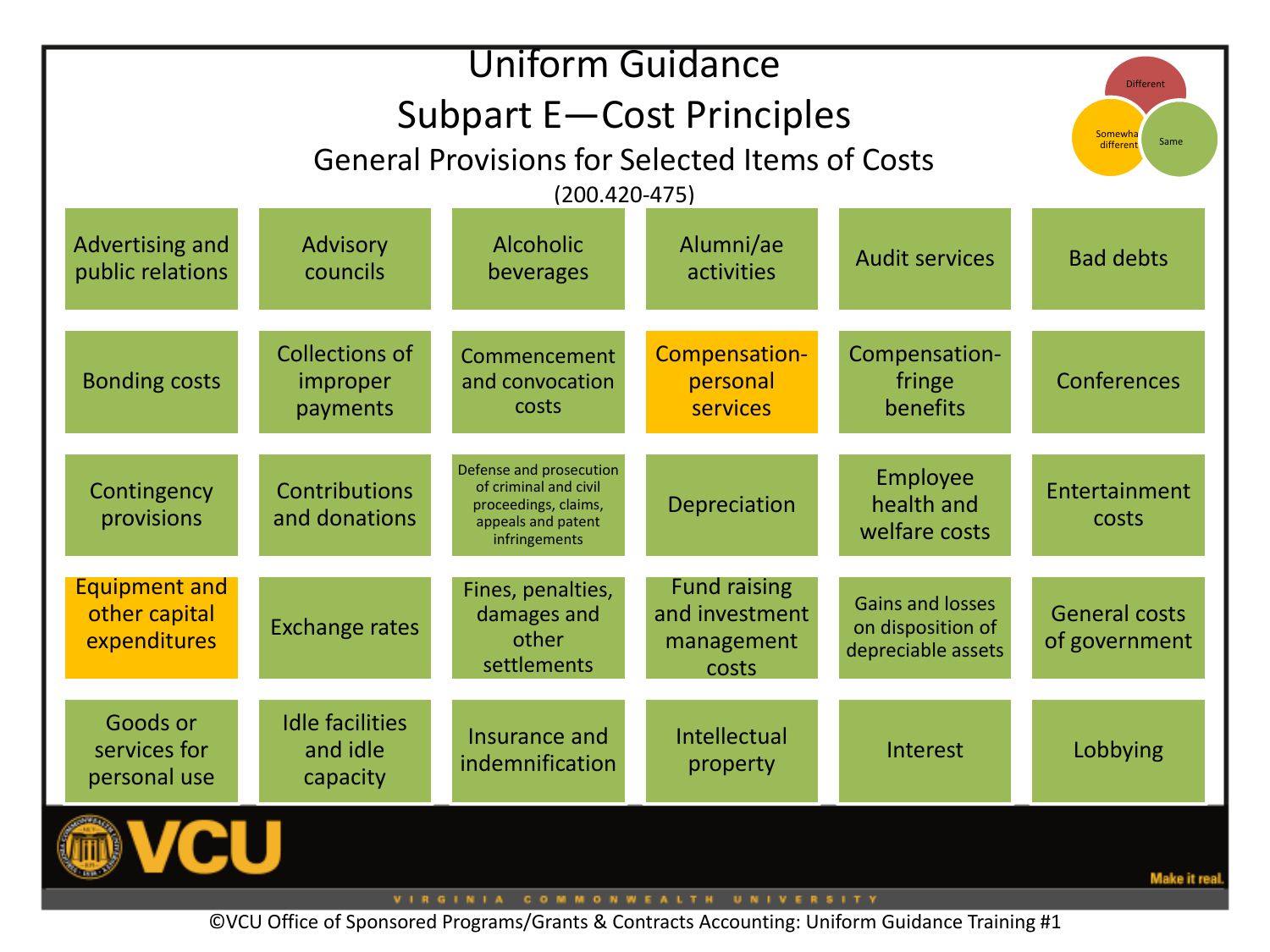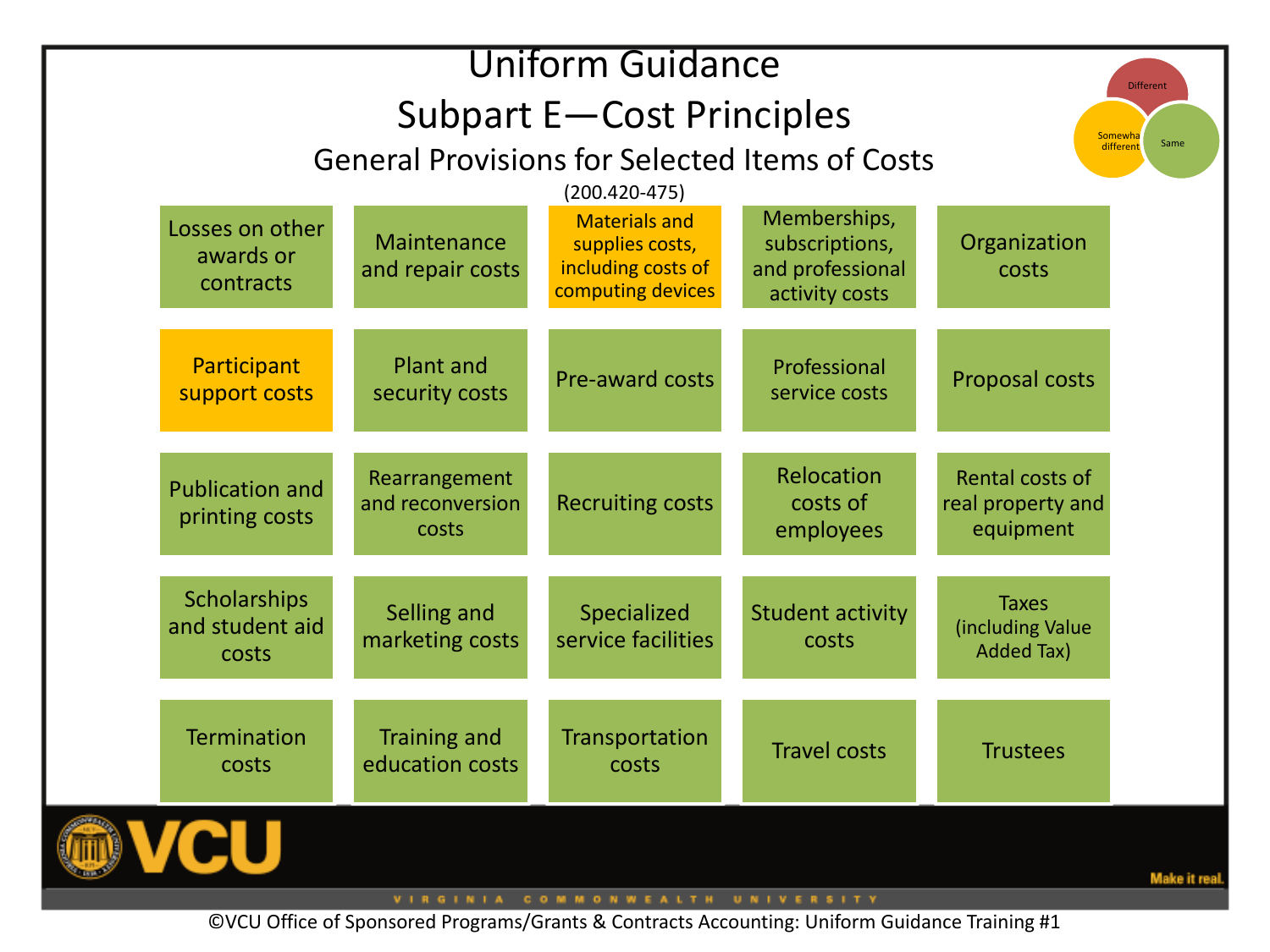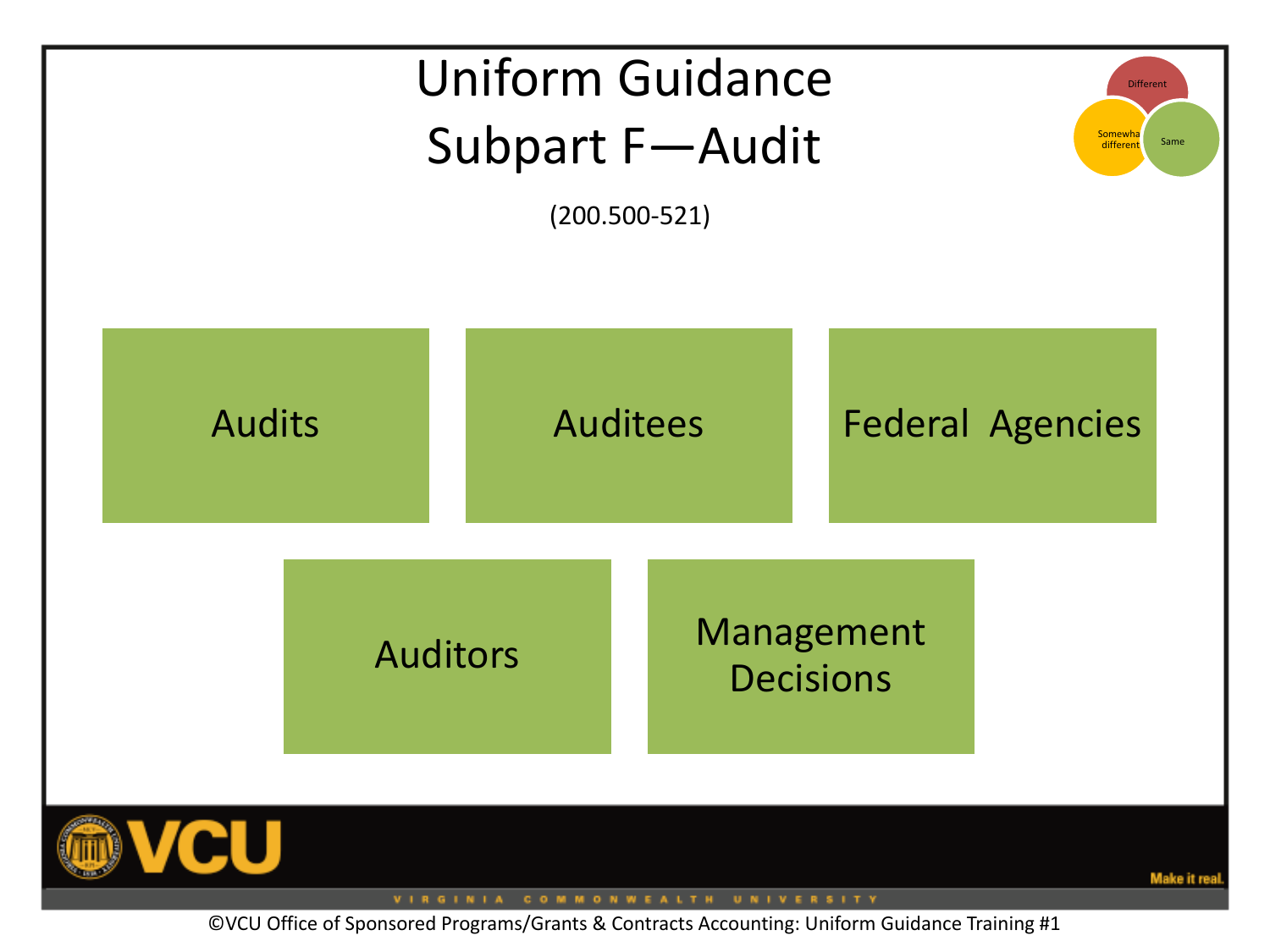### Uniform Guidance: Appendices

**Appendix I**-Full Text of Notice of Funding Opportunity

**Appendix II**-Contract Provisions for Non-Federal Entity Contracts Under Federal Awards

**Appendix III**-Indirect (F&A) Costs Identification and Assignment, and Rate Determination for Institutions of Higher Education (IHEs)

**Appendix IV**-Indirect (F&A) Costs Identification and Assignment, and Rate Determination for Nonprofit **Organizations** 

**Appendix V**-State/Local Government and Indian Tribe—Wide Central Service Cost Allocation Plans

**Appendix VI**-Public Assistance Cost Allocation Plans

**Appendix VII**-States and Local Government and Indian Tribe and Indirect Cost Proposals

**Appendix VIII**-Nonprofit Organizations Exempted for Subpart E: Cost Principles

**Appendix IX**-Hospital Cost Principles

**Appendix X**-Data Collection Form (Form SF-Sac)

**Appendix XI**-Compliance Supplement



VIRGINIA COMMONWEALTH UNIVERSITY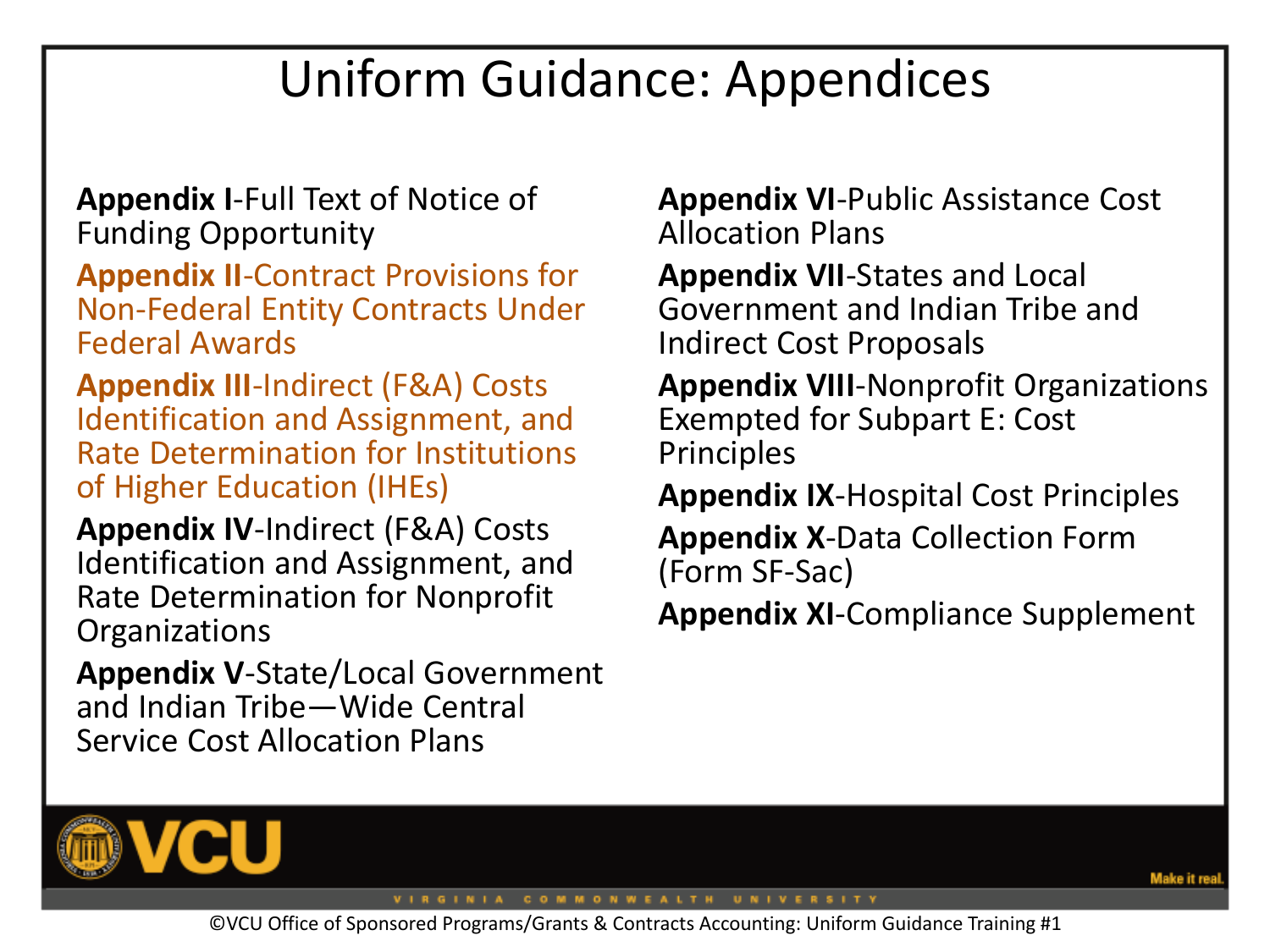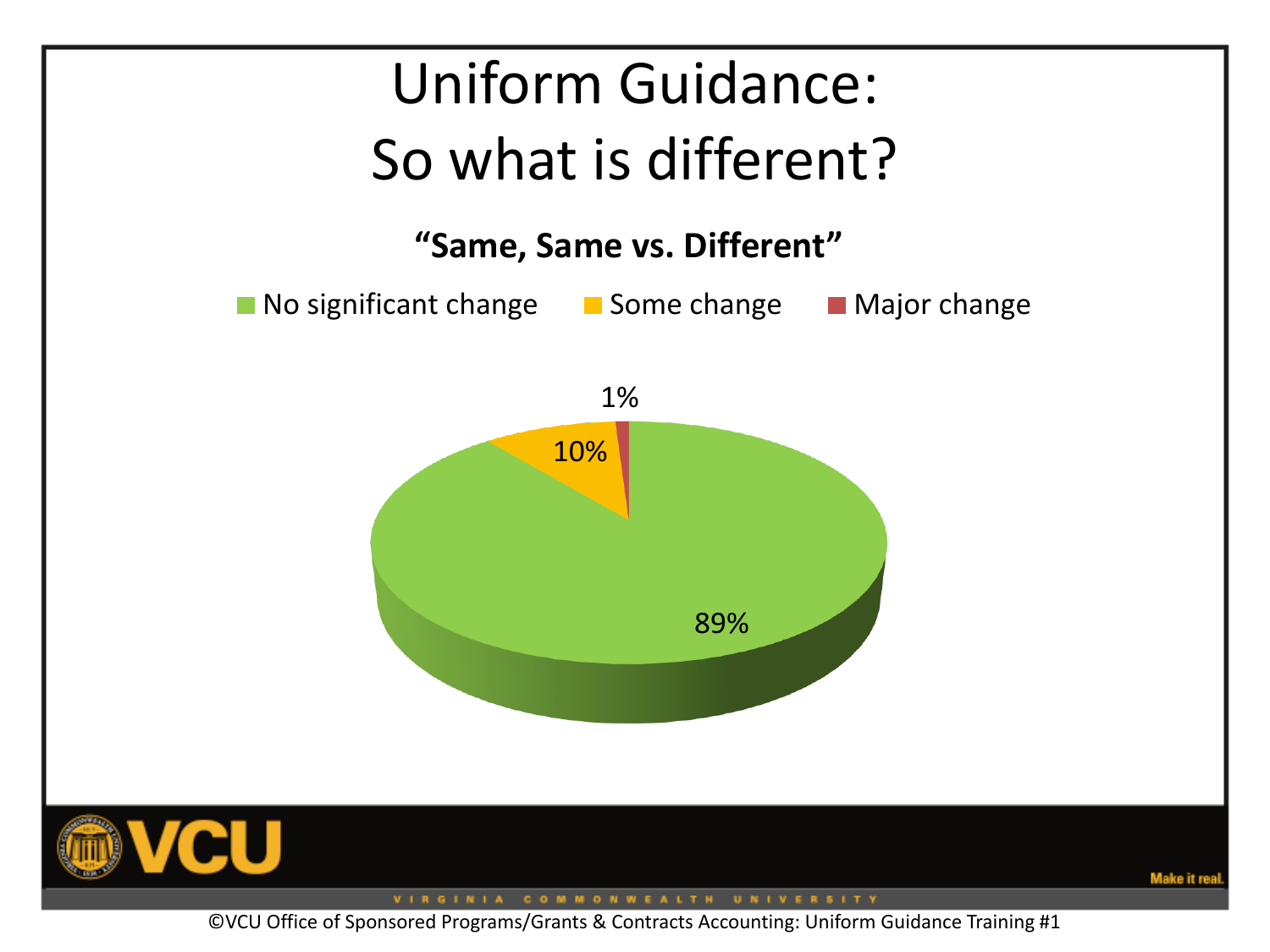### Internal Controls

### **200.61 Internal controls**

*Internal controls* means a process, implemented by a non-Federal entity, designed to provide reasonable assurance regarding the achievement of objectives in the following categories:

- (a) Effectiveness and efficiency of operations;
- (b) Reliability of reporting for internal and external use; and
- (c) Compliance with applicable laws and regulations.

### **200.303 Internal Controls**

Paraphrased, there is a heightened requirement to ensure that entities receiving federal funds have adequate internal controls in place to minimize instances of fraud, waste, and abuse.

 $\triangleright$  Objective is for university to create processes that reduce risk and to monitor those processes to ensure their effectiveness



Somewhat different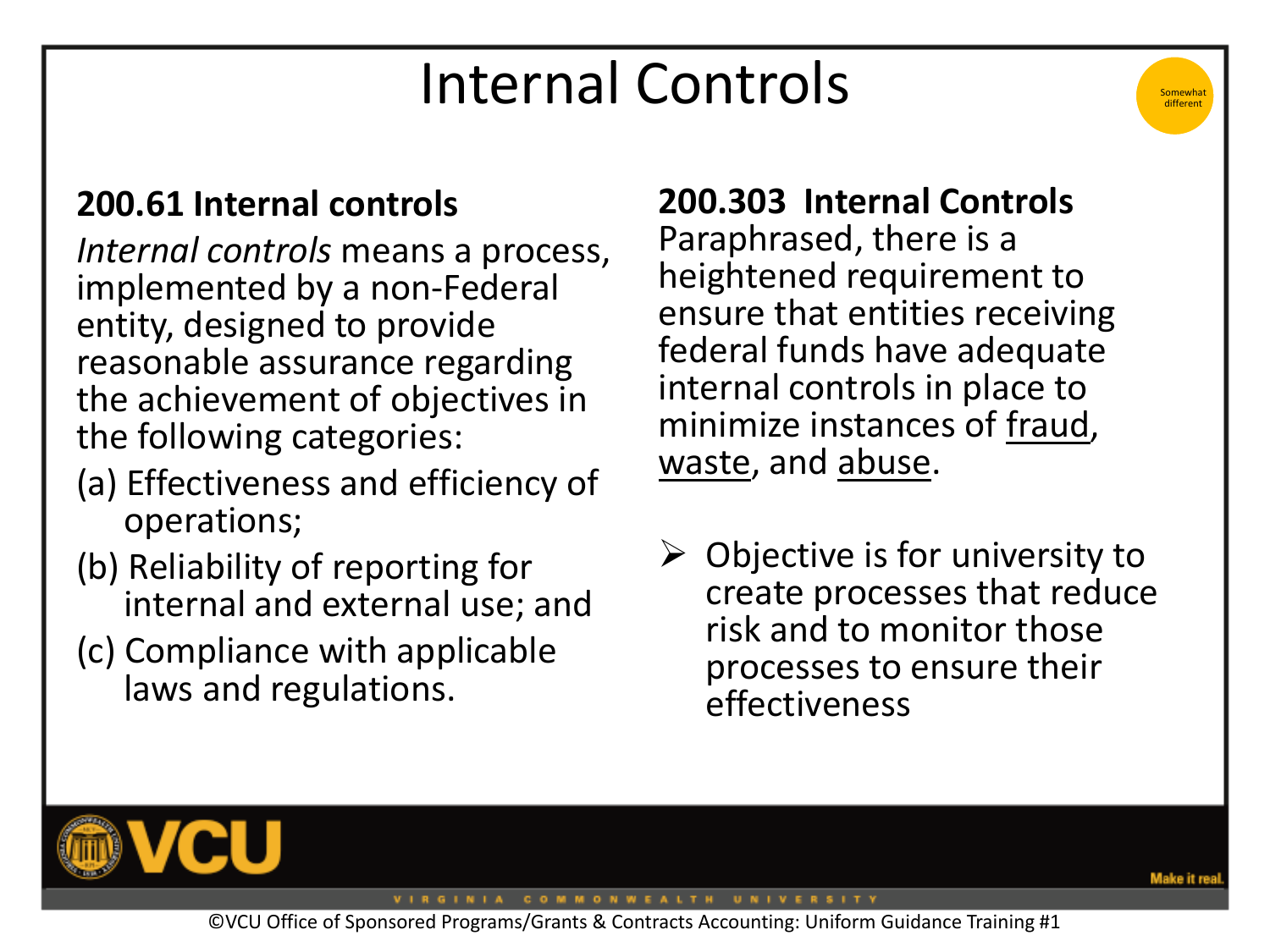# Indirect costs (costing)

#### **200.414 Indirect (F&A) costs**

"(c) Federal Agency Acceptance of Negotiated Indirect Cost Rates.

(1) The negotiated rates must be accepted by all Federal awarding agencies. A Federal awarding agency may use a rate different from the negotiated rate for a class of Federal awards or a single Federal award only when required by Federal statute or regulation, or when approved by a Federal awarding agency head or delegate based on documented justification as described in in paragraph (c)(3) of this section.

(2) The Federal awarding agency head or delegate must notify OMB of any approved deviations.

3) The Federal awarding agency must implement, and make publicly available, the policies, procedures and general decision making criteria that their programs will follow to seek and justify deviation from negotiated rates.

(4) As required under 200.203 Notices of funding opportunities, the Federal awarding agency must include in the notice of funding opportunity the policies relating to indirect cost rate reimbursement, matching, or cost share as approved under paragraph (e)(1) of this section."

### **Action Required:**

- $\triangleright$  Adhere to rate agreement F&A rates when preparing cost estimates for proposals unless statutory or federal agency head exception
- $\triangleright$  Document exception at proposal time (Federal statute or agency head exception)-should be in program announcement



Somewhat different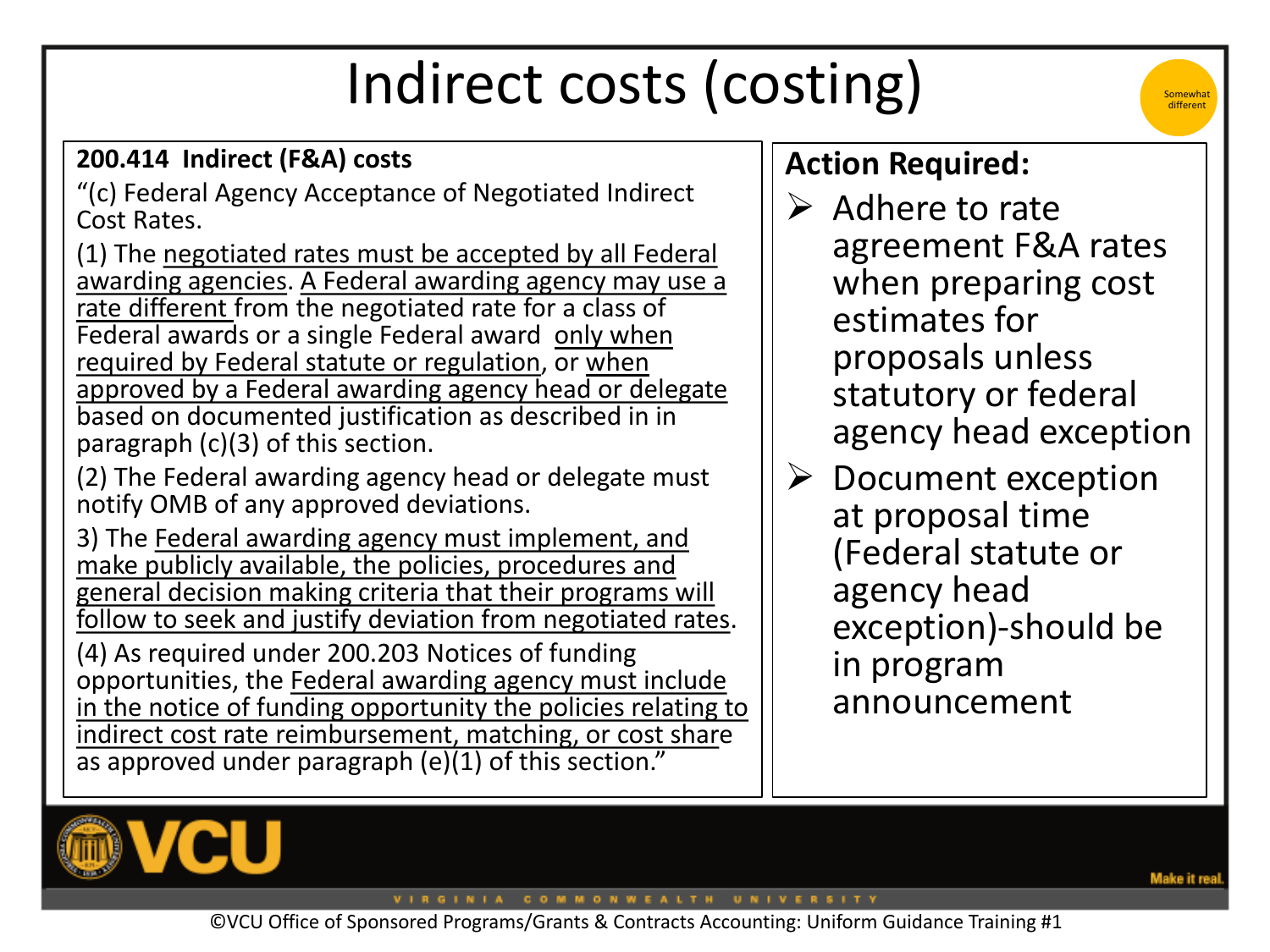### Direct Costs: Administrative & Clerical Costs

#### **200.413 Direct Costs**

(c) The salaries of administrative and clerical staff should normally be treated as indirect (F&A) costs. Direct charging of these costs may be appropriate only if all of the following conditions are met:

- (1) Administrative or clerical services are integral to a project or activity;
- (2) Individuals involved can be specifically identified with the project or activity;
- (3) Such costs are explicitly included in the budget or have the prior written approval of the Federal awarding agency; and
- (4) The costs are not also recovered as indirect costs.

### **Action Required:**

Establish controls that would record integral, allocable, approved by agency and not including in F&A pool.

 $\triangleright$  Need to document integral and allocable in budget justification at proposal time for OSP.

 $\triangleright$  With agency approval at award time would be adequately documented.

**PRIOR APPROVAL REQUEST**



VIRGINIA COMMONWEALTH UNIVERSITY

Somewhat **different**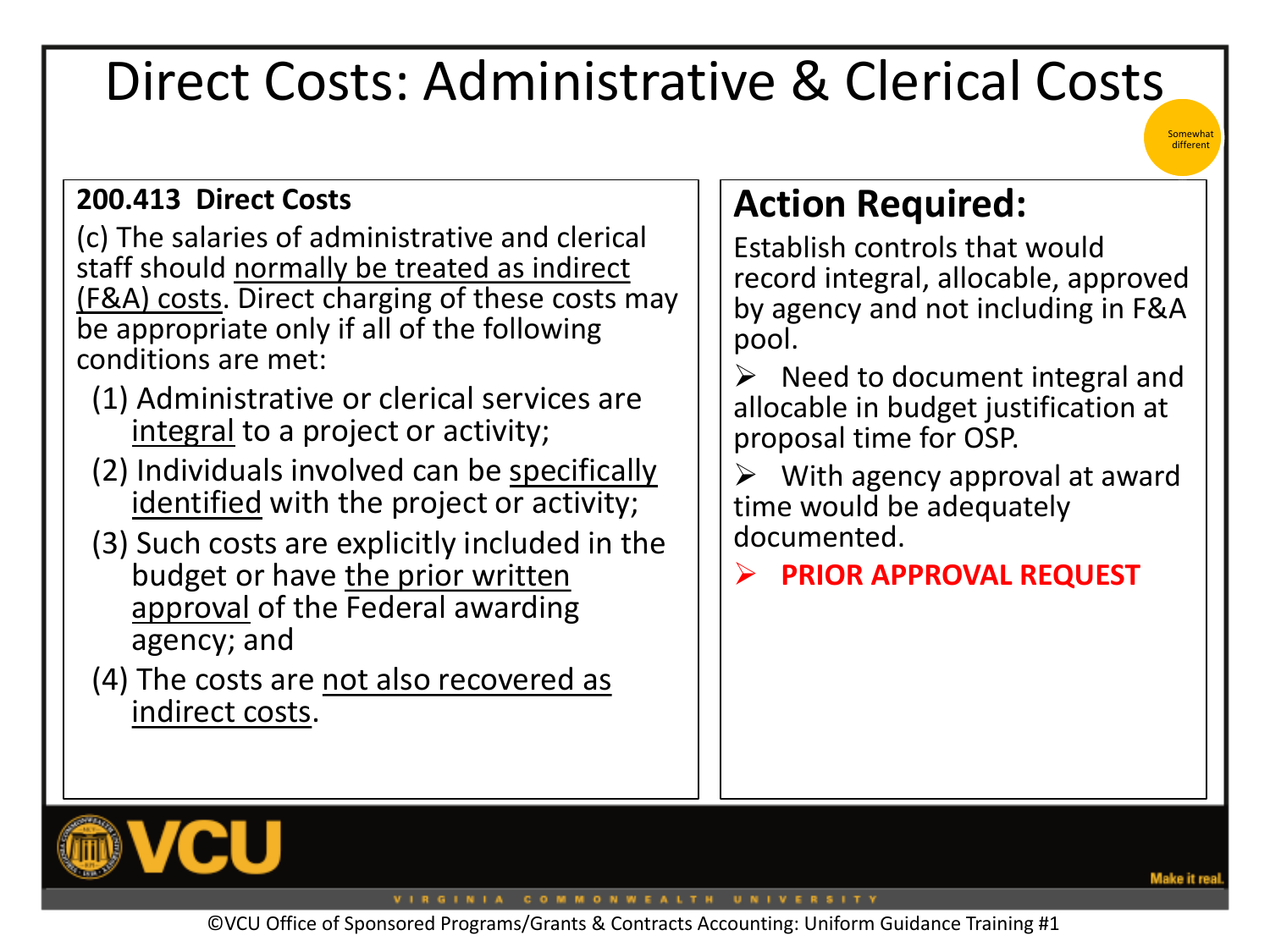# Equipment



*Equipment* means tangible personal property (including information technology systems) having a useful life of more than one year and a per-unit acquisition cost which equals or exceeds the lesser of the capitalization level established by the non-Federal entity for financial statement purposes, or \$5000.

### **200.48 General purpose equipment**

*General purpose equipment* means equipment which is not limited to research, medical, scientific or other technical activities. Examples include office equipment and furnishings, modular offices, telephone networks, information technology equipment and systems, air conditioning equipment, reproduction and printing equipment, and motor vehicles.

### **200.89 Special purpose equipment**

*Special purpose equipment* means equipment which is used only for research, medical, scientific, or other technical activities. Examples of special purpose equipment include microscopes, x-ray machines, surgical instruments, and spectrometers.



**Somewhat** differen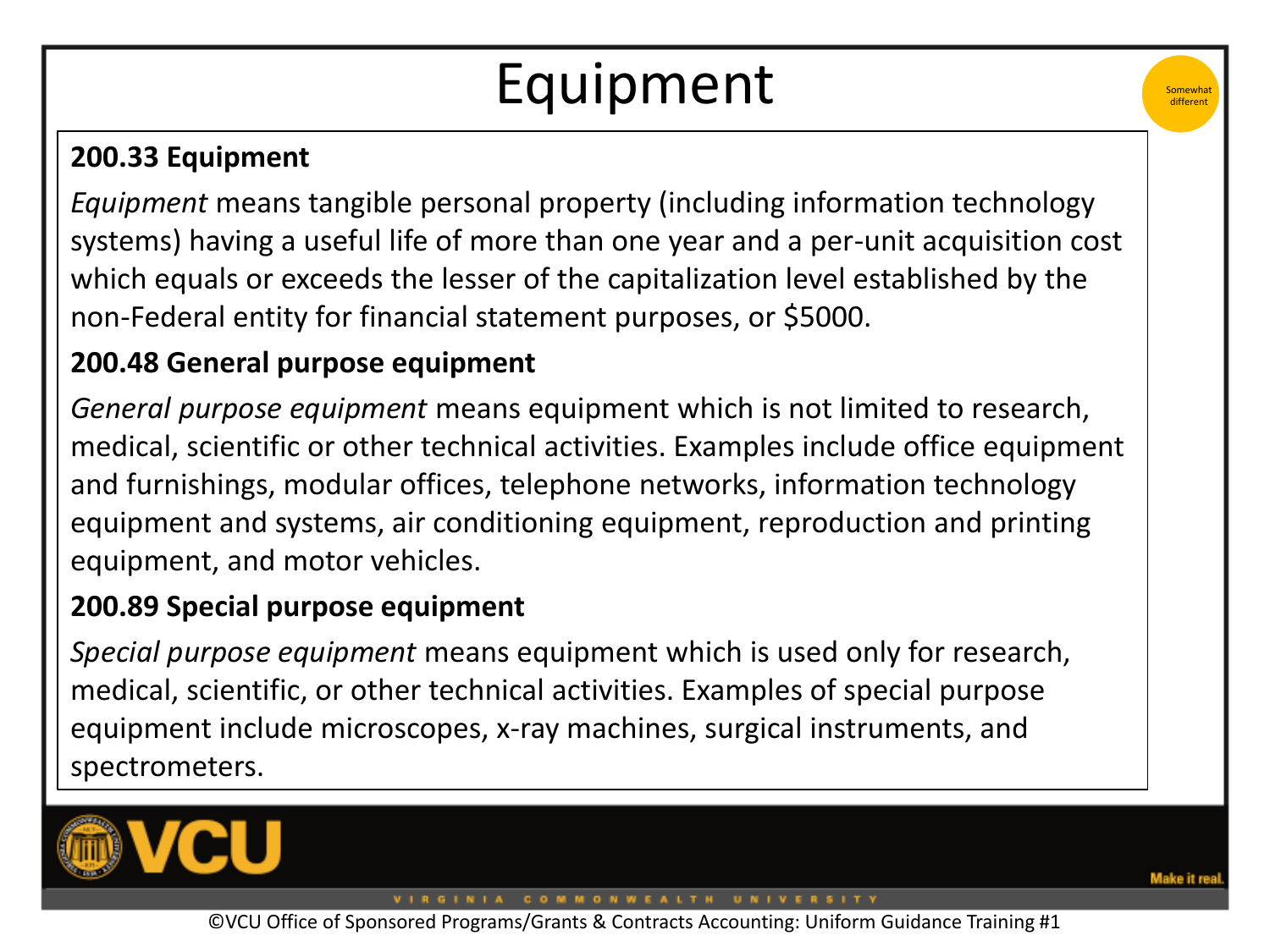# Equipment



#### **200.439 Equipment And Other Capital Expenditures**

No change; however, 200.439(b)(2) provides "Capital expenditures for special purposes equipment are allowable as direct costs, provided that items with a unit cost of \$5,000 or more have the prior written approval of the Federal awarding agency or pass-through entity."

### **Action Required:**

- $\triangleright$  Prior federal agency approval for direct charging of equipment and capital equipment purchases is required regardless of whether equipment is general purpose or special purpose.
- $\triangleright$  General purchase equipment not typically handled as direct cost.
- PRIOR APPROVAL REQUEST

#### **Property Standards- 200.313 Equipment**

**(b)** A state must use, manage and dispose of equipment acquired under a Federal award by the state in accordance with state laws and procedures.

 $\triangleright$  VCU follows state rules in connection with equipment, i.e. we "use, manage and dispose of equipment acquired under a Federal award by the state in accordance with state laws and procedures."



VIRGINIA COMMONWEALTH UNIVERSITY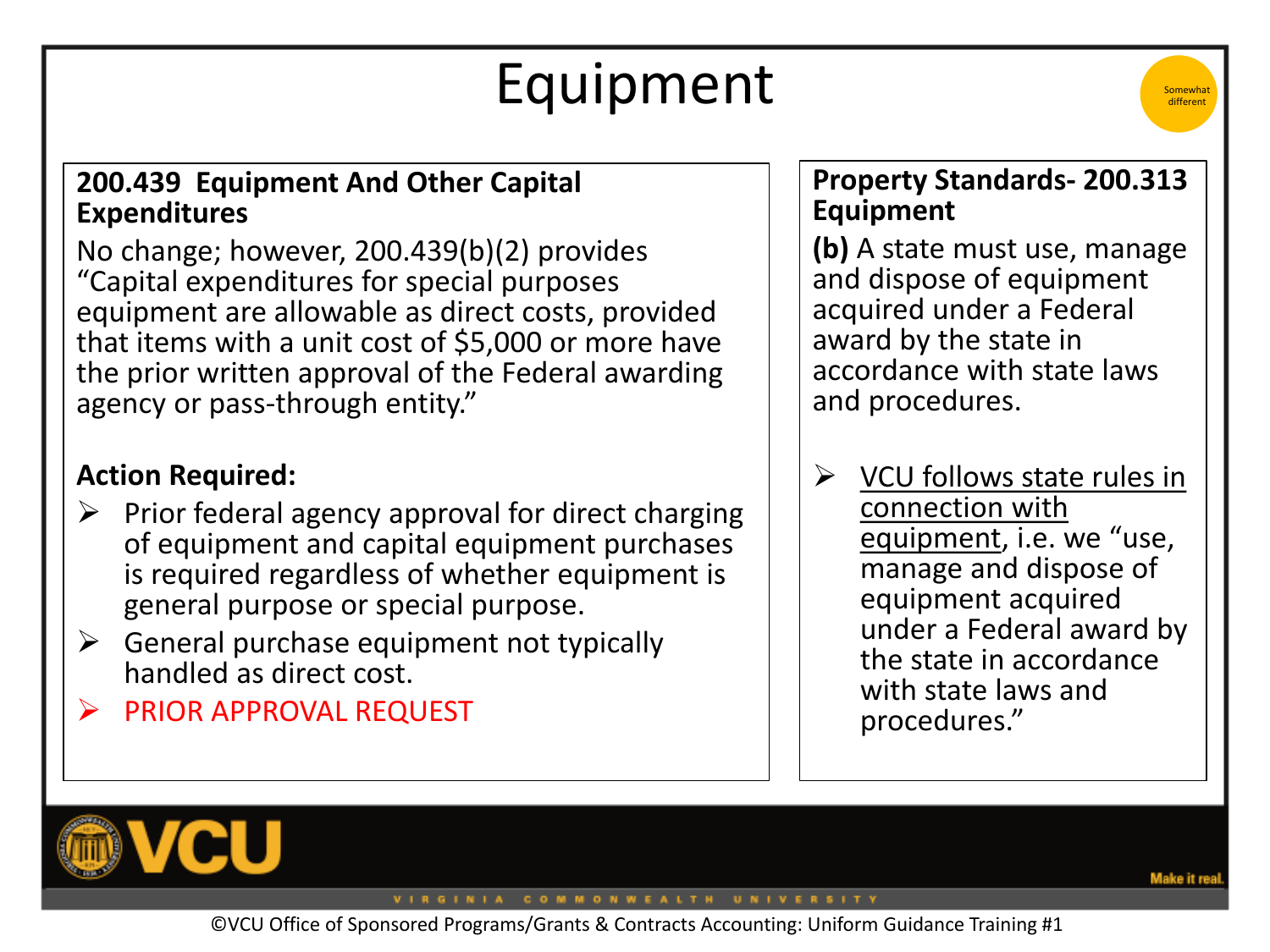# Supplies including Computing Devices

#### **200.94 Supplies**

*Supplies* means all tangible personal property other than those described in 200.33 Equipment. A computing device is a supply if the acquisition cost is less than the lesser of the capitalization level established by the non-Federal entity for financial statement purposes or \$5,000, regardless of the length of its useful life.

#### **200.20 Computing devices**

*Computing devices* means machines used to acquire, store, analyze, process, and publish data and other information electronically, including accessories (or "peripherals") for printing, transmitting and receiving, or storing electronic information.



### **200.453 Material And Supplies Costs, Including Costs Of Computing Devices**

1) Materials, supplies and fabricated parts necessary to carry out a Federal award are allowable and may be direct charged at actual price (less applicable credits) to a federal award.

(2) Computing devices are allowable direct charges if they are "essential and allocable, but not solely dedicated, to the performance of a Federal award."

 "Partial allocability" for computing devices is a "new" concept.

 $\triangleright$  No particular percentage of use characterizes "essential."

 $\triangleright$  All material and supplies including computer devices are allowable but should be essential and allocable to the project.

Note: Computer devices should not be purchased for reasons of convenience or preference. Should be able to show that project does not have reasonable access to other devices.

VIRGINIA COMMONWEALTH UNIVERSITY

Somewhat different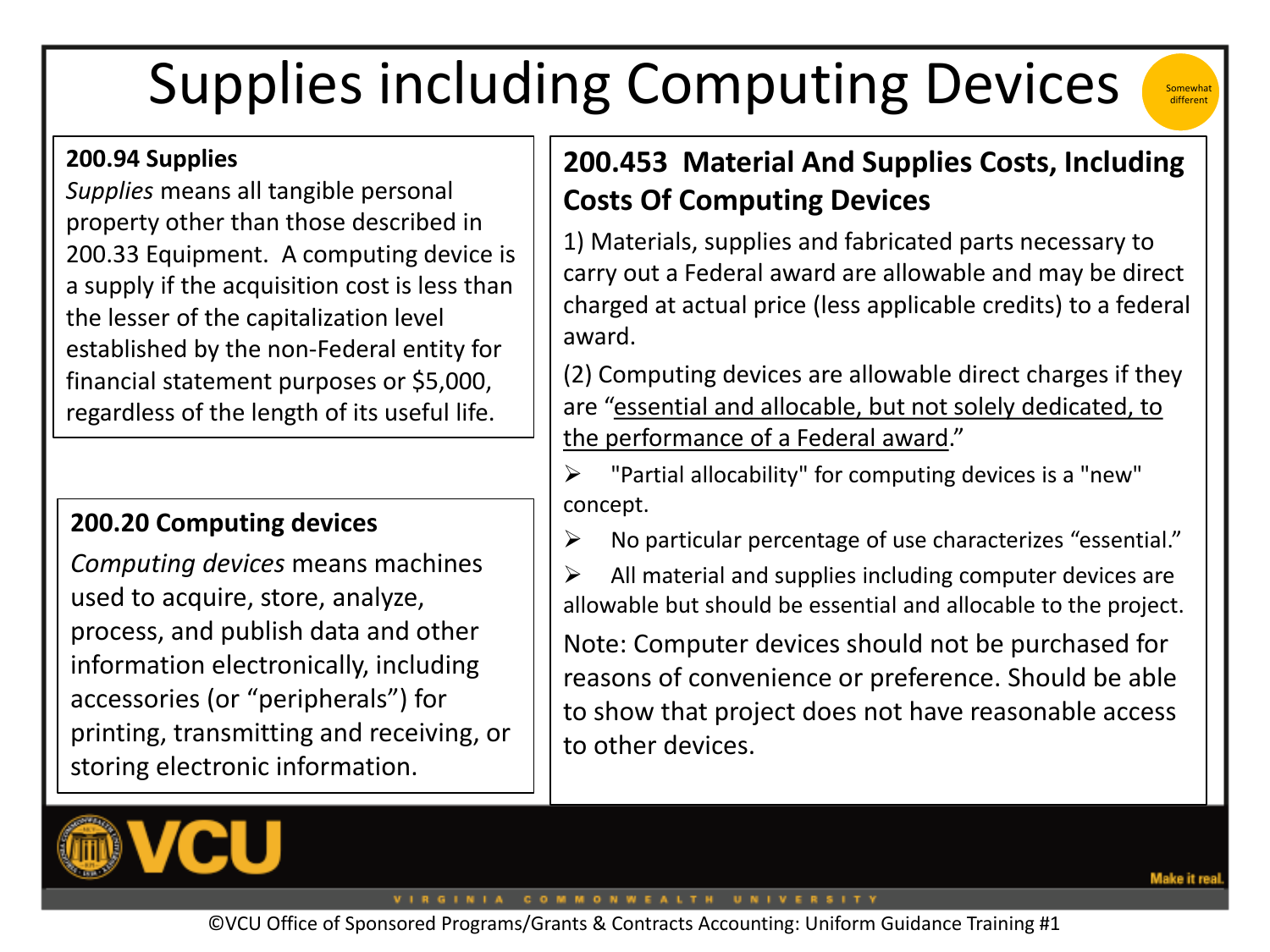# Performance Measurement, Monitoring and Reporting

### **200.301 Performance Measurement**

Requirement is for federal awarding agency to "use OMB-approved governmentwide standard information collections when providing financial and performance information."

#### **200.328 Monitoring And Reporting Performance**

(1) Reinforces that the Research Performance Progress Report (RPPR) will remain the acceptable report to measure project performance.

(2) Final performance report due 90 calendar days after period of performance. No change but they mean 90 days.

- While this requirement may be new to some entities (such as local or state governments), the RPPR (Research Performance Progress Report) is a primary example of a "standard information collection" and VCU is already compliant.
- $\triangleright$  VCU already compliant in use of RPPR (for NIH and NSF.) Additional training could be needed to ensure PI comfort with RPPR format.
- $\triangleright$  Recommend continued efforts to ensure timely submission of final performance reports. Final reports will soon be in the RPPR format.



VIRGINIA COMMONWEALTH UNIVERSITY

Somewhat different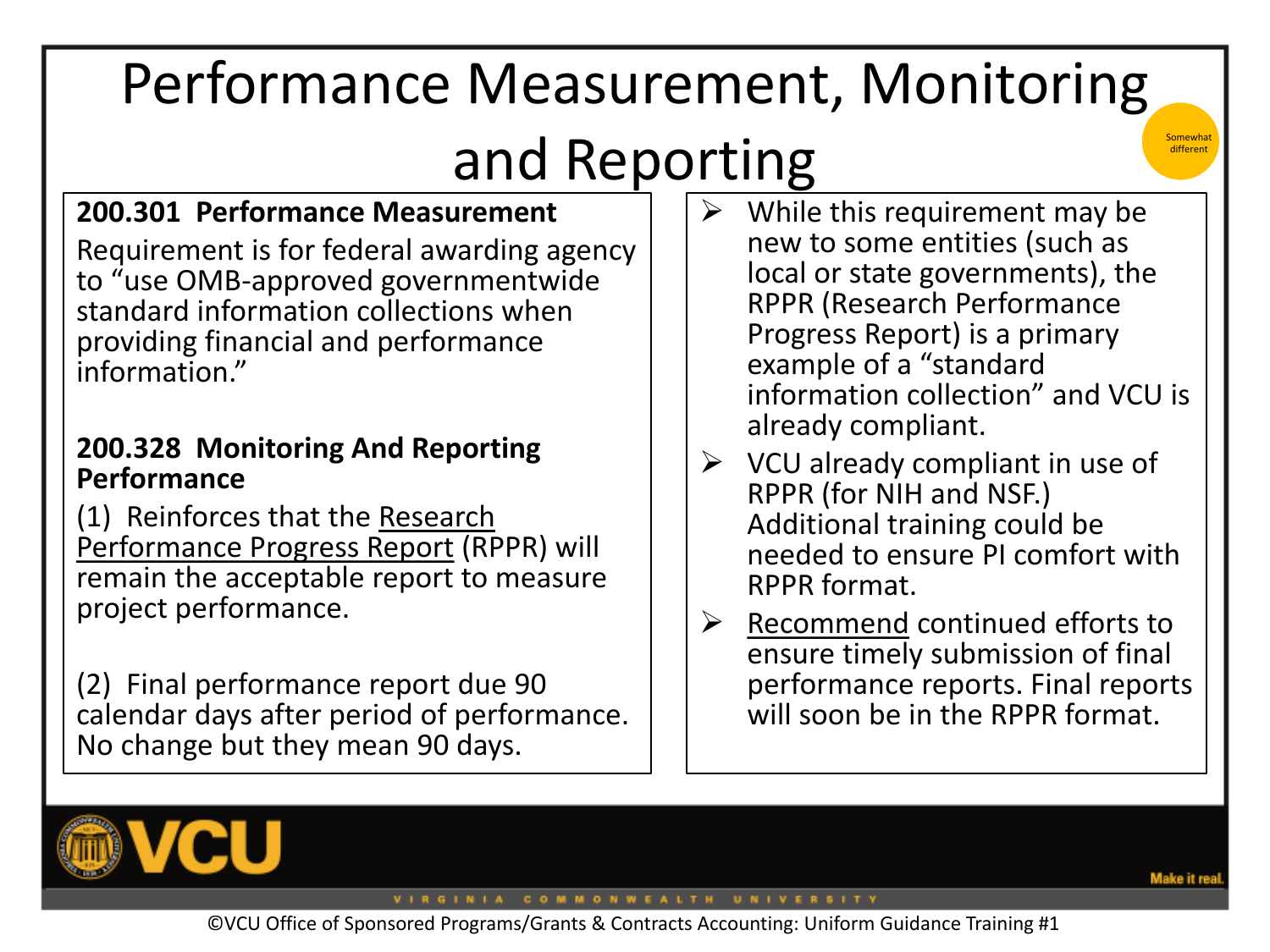# Participant Support Costs



### **200.75 Participant support costs**

*Participant support costs*  means direct costs for items such as stipends or subsistence allowances, travel allowances, and registration fees paid to or on behalf of participants or trainees (but not employees) in connection with conferences, or training projects.

### **Action Required:**

### **200.456 Participant support costs**

Participant support costs as defined in § 200.75 Participant support costs are allowable with the prior approval of the Federal awarding agency.

**EXPRIOR APPROVAL REQUEST** 



GINIA COMMONWEALTH UNIVERSITY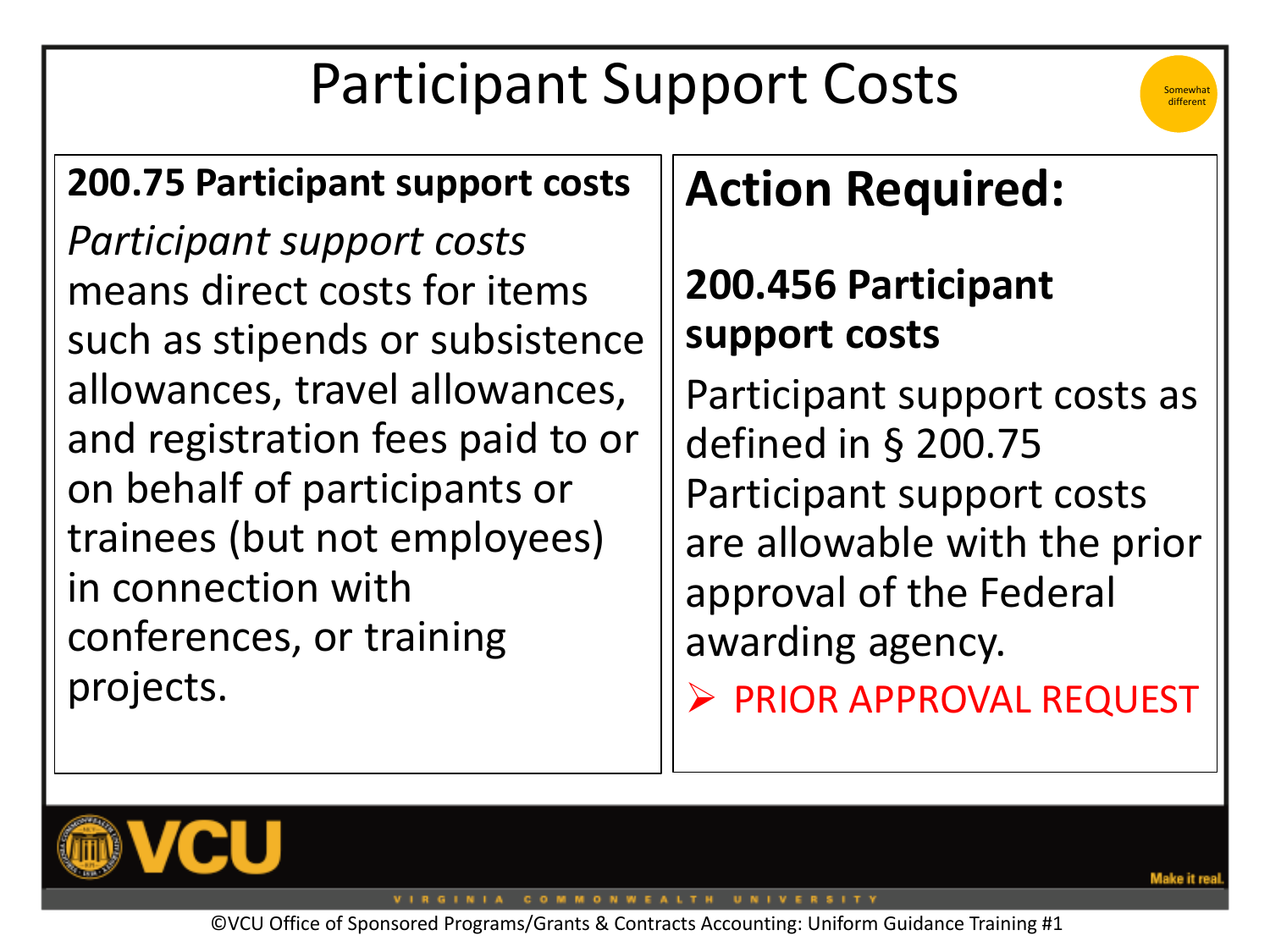### Fixed Amount Awards



#### **200.45 Fixed amount awards**

*Fixed amount awards* means a type of grant agreement under which the Federal awarding agency or passthrough entity provides a specific level of support without regard to actual costs incurred under the Federal award. This type of Federal award reduces some of the administrative burden and recordkeeping requirements for both the non-Federal entity and Federal awarding agency or pass-through entity. Accountability is based primarily on performance and results.

 $\triangleright$  No dollar limit

### **Action Required:**

### **200.332 Fixed amount subawards**

With prior written approval from the Federal awarding agency, a pass-through entity may provide subawards based on fixed amounts up to the Simplified Acquisition Threshold, provided that the subawards meet the requirements for fixed amount awards in §200.201 Use of grant agreements (including fixed amount awards), cooperative agreements, and contracts.

### $\triangleright$  PRIOR APPROVAL REQUEST

 $\triangleright$  Dollar limit is "Simplified Acquisition Threshold" currently defined at \$150,000



VIRGINIA COMMONWEALTH UNIVERSITY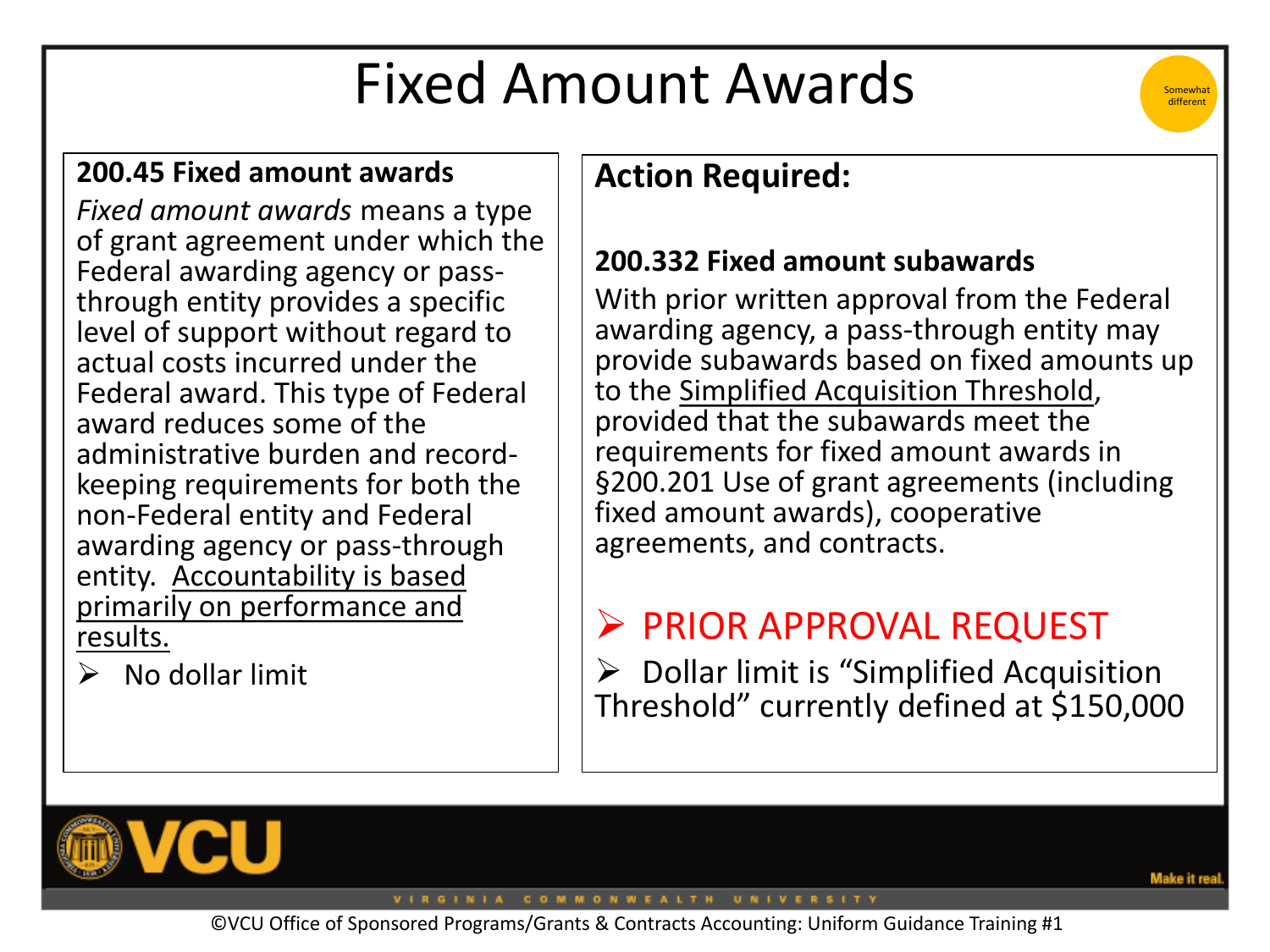### Fixed Amount Awards

### **200.201 Use of grant agreements (including fixed amount awards), cooperative agreements, and contracts**

(a) The Federal awarding agency or pass-through entity must decide on the appropriate instrument for the Federal award ( i.e., grant agreement, cooperative agreement, or contract) in accordance with the Federal Grant and Cooperative Agreement Act (31 J.S.C. 6301-08). (b) Fixed Amount Awards. In addition to the options described in paragraph (a) of this section, Federal awarding agencies, or pass-through entities as permitted in 200.332 Fixed amount subawards, may use fixed amount award (see 200.45 Fixed amount awards) to which the following conditions apply:

(1) Payments are based on meeting specific requirements of the Federal award. Accountability is based on performance and results. The Federal award amount is negotiated using the costs principles (or other pricing information) as a guide. Except in the case of termination before completion of the Federal award, there is not governmental review of the actual costs incurred by the non-Federal entity in performance of the award. The Federal awarding agency or pass-through entity may use fixed amount awards if the project scope is specific and if adequate cost, historical, or unit pricing data is available to establish a fixed amount award with assurance that the non-Federal entity will realize no increment above actual cost.

Some of the ways in which the Federal award may be paid include, but are not limited to:

(i) In several partial payments, the amount of each agreed upon in advance, and the "milestone" or event triggering the payment also agreed upon in advance, and set forth in the Federal award;

(ii) On a unit price basis, for a defined unit or units, at a defined price or prices, agreed to in advance of performance of the Federal award and set forth in the Federal award; or,

iii) In one payment at Federal award completion.

(2) A fixed amount award cannot be used in programs which require mandatory cost sharing or match.

(3) The non-Federal entity must certify in writing to the Federal awarding agency or pass-through entity at the end of the Federal award that the project or activity was completed or the level of effort was expended. If the required level of activity or effort was not carried out, the amount of the Federal award must be adjusted.

(4) Periodic reports may be established for each Federal award.

(5) Changes in principal investigator, project leader, project partner, or scope of effort must receive the prior written approval of the Federal awarding agency or pass-through entity.



VIRGINIA COMMONWEALTH UNIVERSITY

**Somewha** differen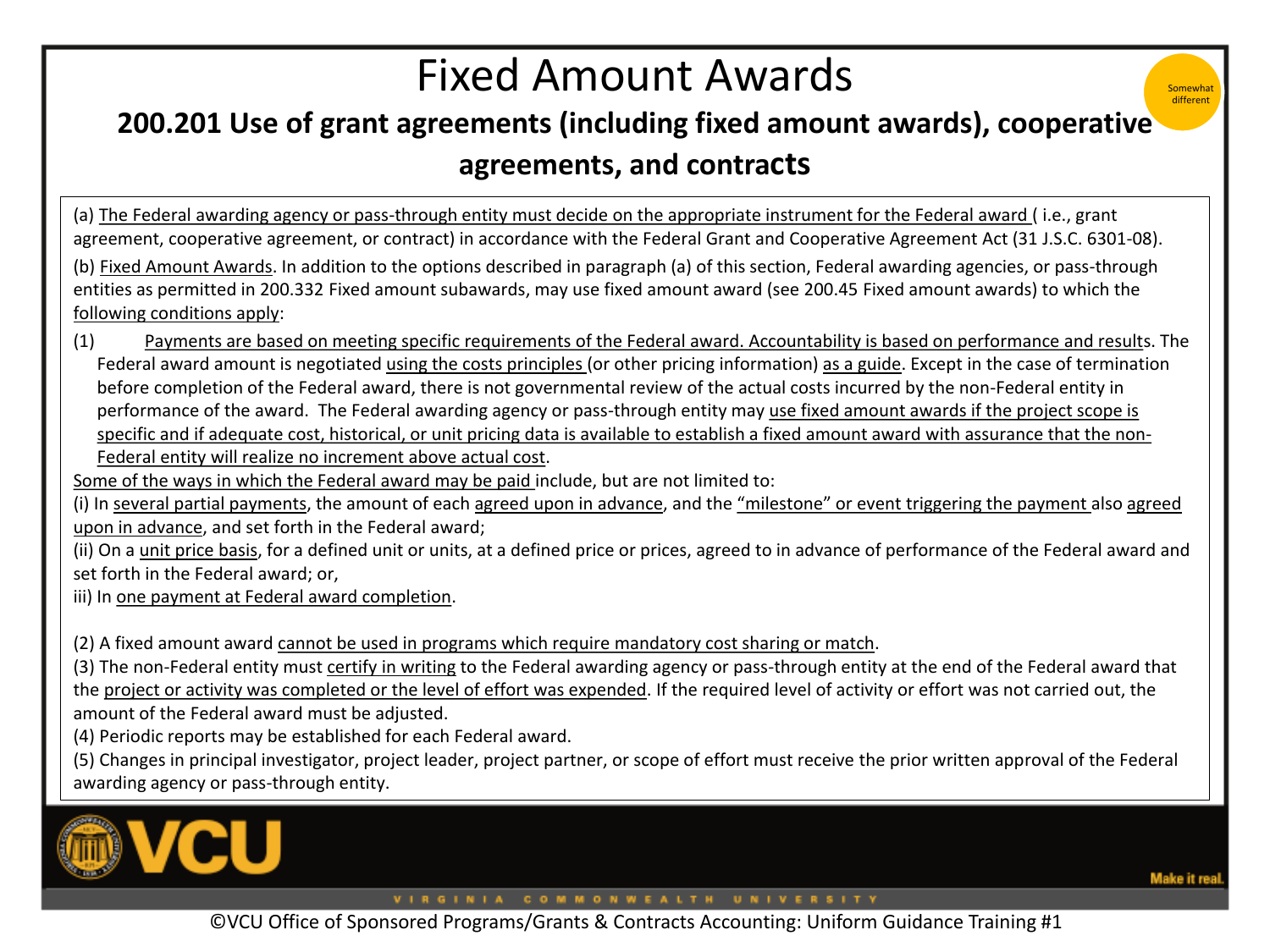# Uniform Guidance

5 Areas for Additional Subcommittee Work

- Closeout
- **Procurement**
- Subrecipient Risk Assessment & Monitoring – Audit and Noncompliance
- Compensation
- Tuition Remission



VIRGINIA COMMONWEALTH UNIVERSITY

**Different** 

**Somewhat** different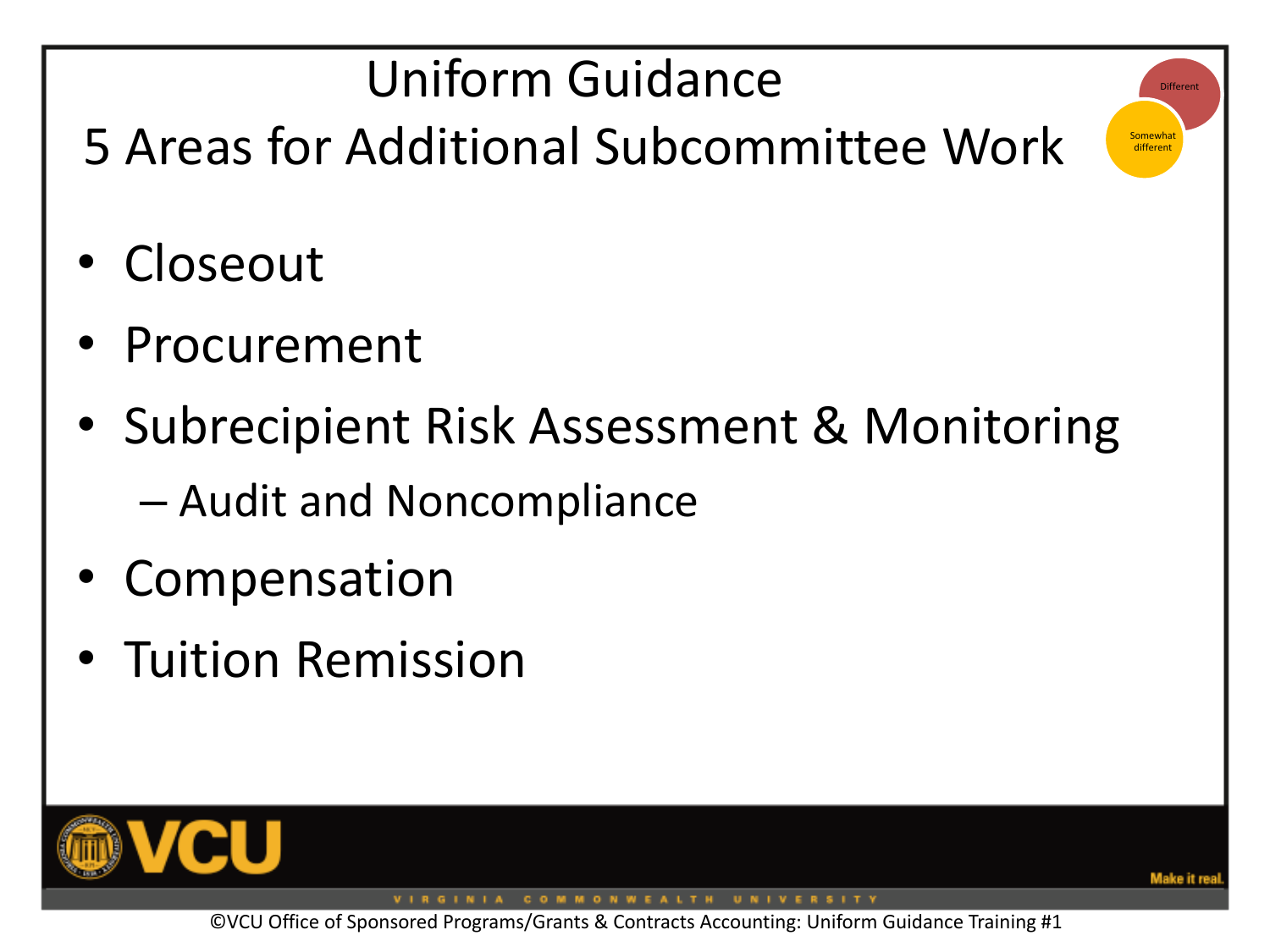### Closeout

#### **200.343 Closeout**

The Federal agency or pass-through entity will close-out the Federal award when it determines that all applicable administrative actions and all required work of the Federal award have been completed by the non-Federal entity. This section specifies the actions the non-Federal entity and Federal awarding agency or pass-through entity must take to complete this process at the end of the period of performance.

(a) The non-Federal entity must submit, no later than 90 calendar days after the end date of the period of performance, all financial, performance, and other reports as required by or the terms and conditions of the Federal award. The Federal awarding agency or pass-through entity may approve extensions when requested by the non-Federal entity.

(b) Unless the Federal awarding agency or pass-through entity authorizes an extension, a non-Federal entity must liquidate all obligations incurred under the Federal award not later than 90 calendar days after the end date of the period of performance as specified in the terms and conditions of the Federal award.

(c) The Federal awarding agency or pass-through entity must make prompt payments to the non-Federal entity for allowable reimbursable costs under the Federal award being closed out.

(d) The non-Federal entity must promptly refund any balances of unobligated cash that the Federal awarding agency or passthrough entity paid in advance or paid and that is not authorized to be retained by the non-Federal entity for use in other projects. See OMB Circular A-129 and see §200.345 Collection of amounts due for requirements regarding unreturned amounts that become delinquent debts.

(e) Consistent with the terms and conditions of the Federal award, the Federal awarding agency or pass-through entity must make a settlement for any upward or downward adjustments to the Federal share of costs after closeout reports are received.

(f) The non-Federal entity must account for any real and personal property acquired with Federal funds or received from the Federal government in accordance with §§200.310 Insurance coverage through 200.316 Property trust relationship and 200.329 Reporting on real property.

(g) The Federal awarding agency or pass-through entity should complete all closeout actions for Federal awards no later than one year after receipt and acceptance of all required final reports.



**Different** 

 $S$ omewhat different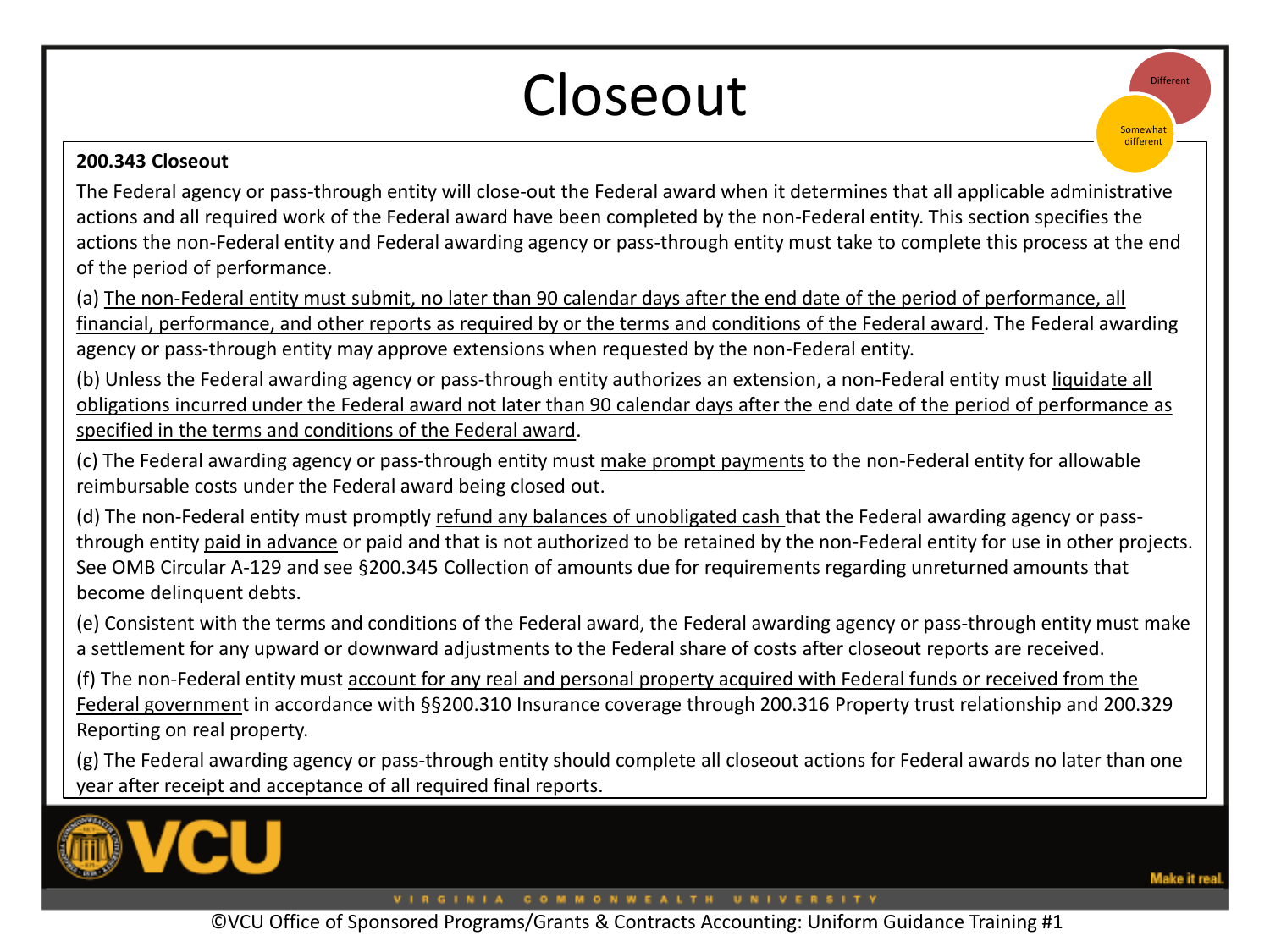#### Closeout (200.343)  $\triangleright$  Subcommittee of stakeholders led by Office of Grants & Contracts Accounting will evaluate current practices and make recommendations on improving closeout functions Challenges:  $\triangleright$  Drawdown constraints  $\triangleright$  Timing of reconciliations  $\triangleright$  Potential real risk of loss of revenue both when VCU is a subrecipient (if we are late to invoice) and for our subrecipients when VCU is pass-through entity (if our subrecipient is late to invoice.) **Different Somewhat** different



VIRGINIA COMMONWEALTH UNIVERSITY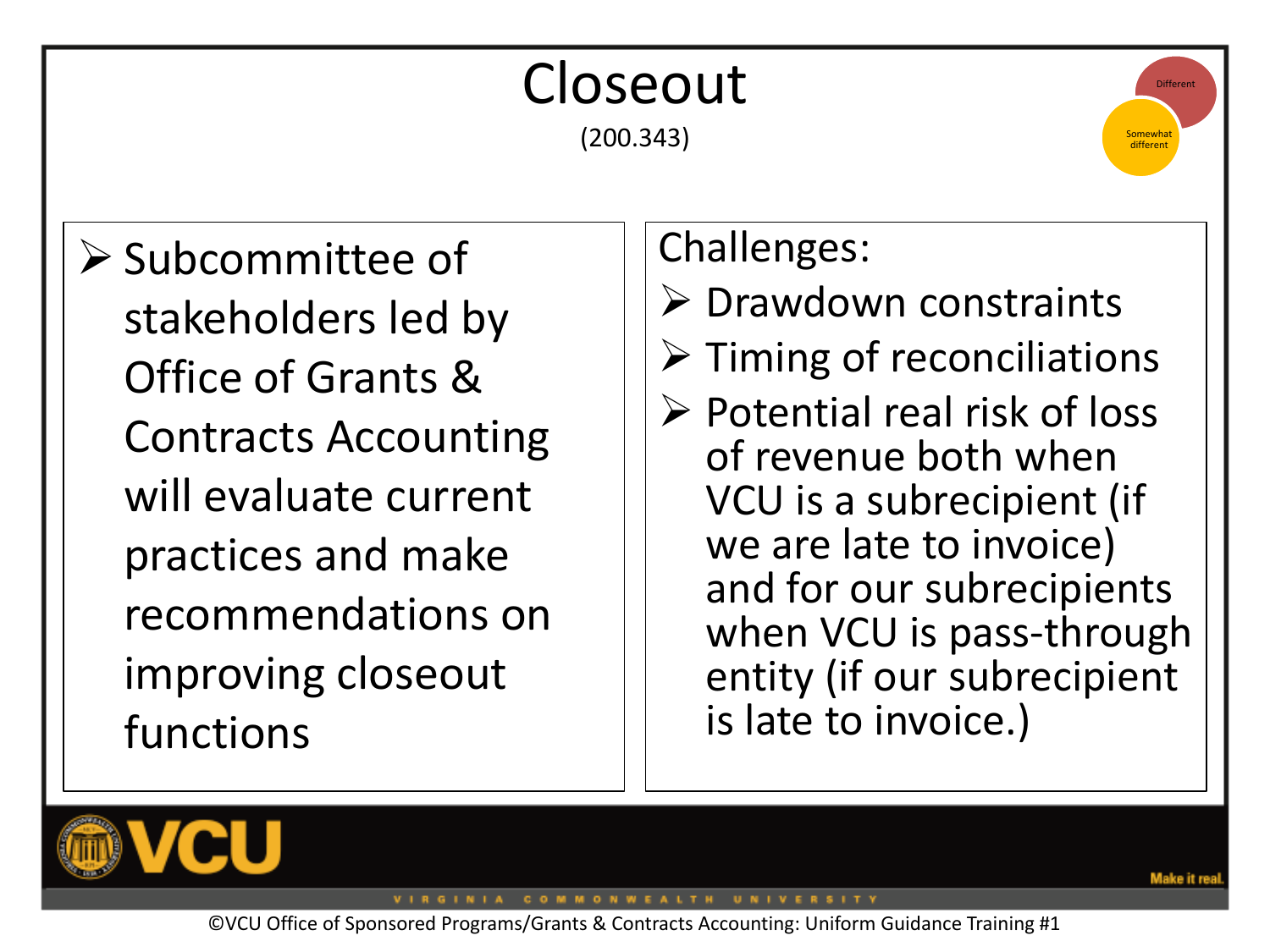### Procurement

(200.317-326)

**200.317 Procurements by states** When procuring property and services under a Federal award, a state must follow the same policies and procedures it uses for procurements from its non-Federal funds. The state will comply with §200.322 Procurement of recovered *materials* and ensure that every purchase order or other contract includes any clauses required by section §200.326 Contract provisions. All other non-Federal entities, including subrecipients of a state, will follow §§200.318 General procurement standards through 200.326 Contract provisions.

- $\triangleright$  Unlike with Equipment, VCU does not follow state procurement rules and regulations.
- $\triangleright$  Given our Tier III status, VCU has a modified procurement process.



- $\triangleright$  Subcommittee of stakeholders led by Office of Procurement Services will evaluate current practices and make
	- recommendations on transitioning
- $\triangleright$  VCU will continue with existing procurement practices (OMB A-110) during the authorized grace period.



VIRGINIA COMMONWEALTH UNIVERSITY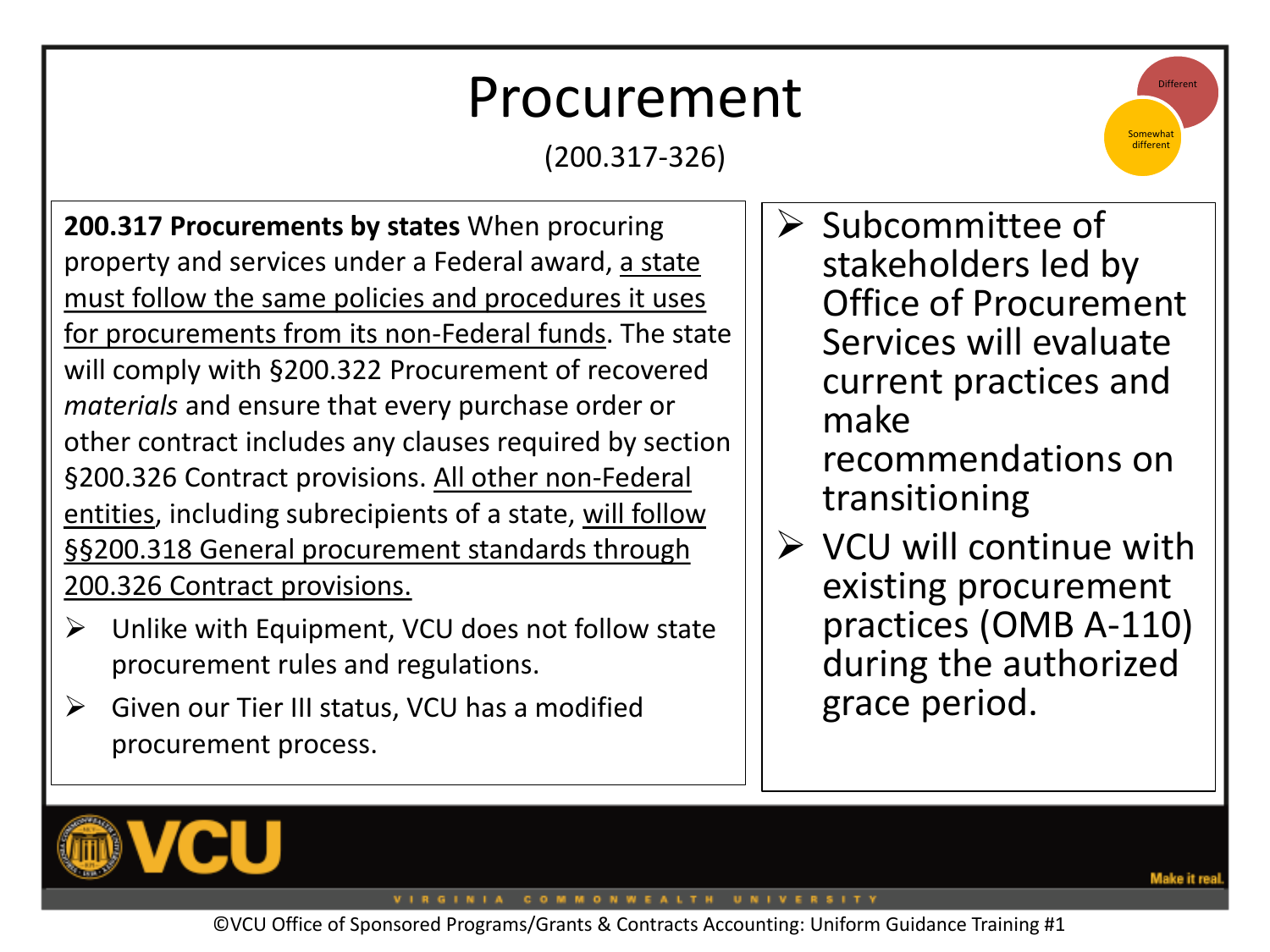### Procurement

(200.320 Methods of procurement to be followed)

| <b>Type</b>        | UG                                      | <b>VCU</b>                           | Comment                                                                                                                           |
|--------------------|-----------------------------------------|--------------------------------------|-----------------------------------------------------------------------------------------------------------------------------------|
| <b>Micro</b>       | Under \$3,000                           | Under \$10,000                       | Federal dollar threshold is<br>lower. VCU adjustments will be<br>needed.                                                          |
| <b>Small</b>       | $$3,000-$<br>\$150,000                  | Under \$50,000                       | Federal requirement has a<br>lower bottom threshold. Two or<br>more rate quotations needed.<br>VCU adjustments will be<br>needed. |
| <b>Sealed</b>      | <b>Sealed Bidding</b><br><b>Process</b> | IFB (Invitation for Bid)             | Processes and procedures are<br>substantially similar.                                                                            |
| Competitive        | Competitive                             | <b>RFP</b> (Request for<br>Proposals | Processes and procedures are<br>substantially similar.                                                                            |
| <b>Sole Source</b> | Sole Source                             | Sole Source                          | Processes and procedures are<br>substantially similar.                                                                            |



VIRGINIA COMMONWEALTH UNIVERSITY

Different

**Somewhat** different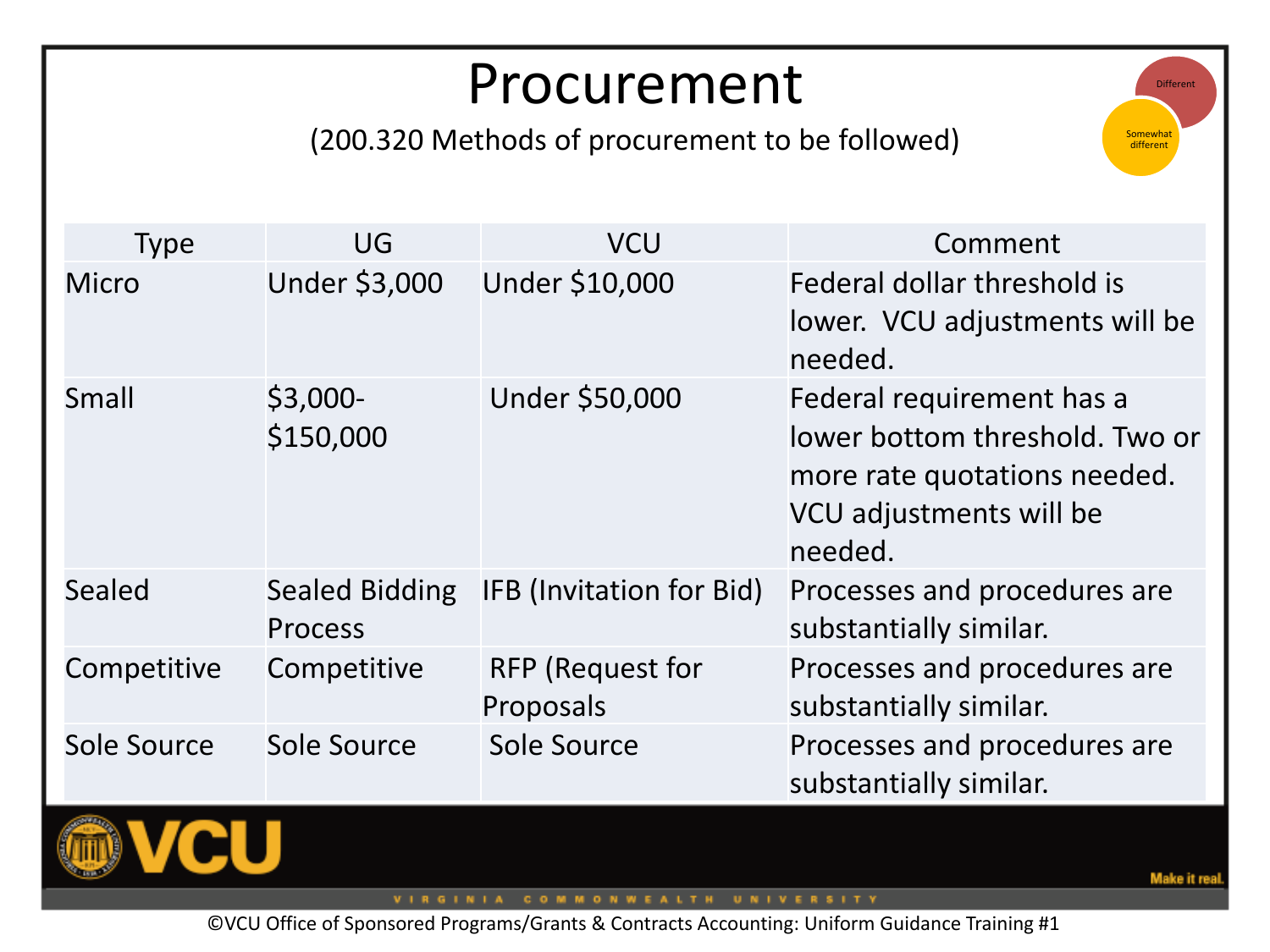# Subrecipient Determination, Risk Assessment and Monitoring



 $\triangleright$  Subcommittee of stakeholders led by Office of Sponsored Programs will evaluate current practices and make recommendations relating to subrecipient functions Three challenge areas:

- $\triangleright$  Make and record subrecipient vs. contractor determinations
- $\triangleright$  Perform and record subrecipient risk assessment
- $\triangleright$  Monitor and manage subrecipient performance



GINIA COMMONWEALTH UNIVERSITY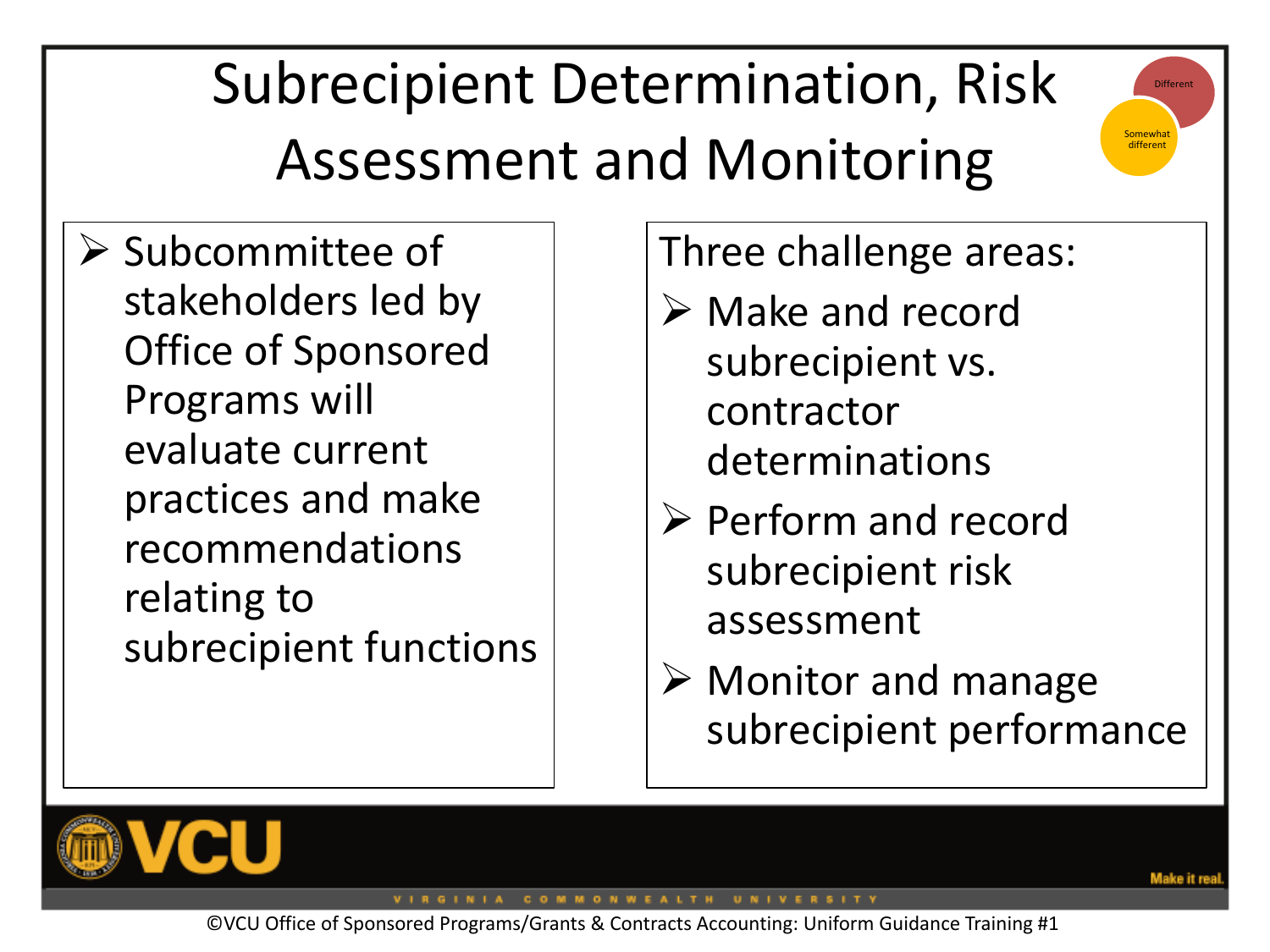### Subrecipient Terminology

#### **200.74 Pass-through entity:**

*Pass-through entity* means a non-Federal entity that provides a subaward to a subrecipient to carry out part of a Federal program.

#### **200.92 Subaward**

*Subaward* means an award provided by a pass-through entity to a subrecipient for the subrecipient to carry out part of a Federal award received by the pass-through entity. It does not include payments to a contractor or payments to an individual that is a beneficiary of a Federal program. A subaward may be provided through any form of legal agreement, including an agreement that the pass-through entity considers a contract.

#### **200.93 Subrecipient**

*Subrecipient* means a non-Federal entity that receives a subaward from a pass-through entity to carry out part of a Federal program; but does not include an individual that is a beneficiary of such program. A subrecipient may also be a recipient of other Federal awards directly from a Federal awarding agency.

#### **200.22 Contract**

*Contract* means a legal instrument by which a non-Federal entity purchases property or services needed to carry out the project or program under a Federal award. The term as used in this Part does not include a legal instrument, even if the non-Federal entity considers it a contract, when the substances of the transaction meets the definition of a Federal award or subaward.

#### **200.23 Contractor**

*Contractor* means an entity that receives a contract as defined in 200.22 Contract.



VIRGINIA COMMONWEALTH UNIVERSITY

**Different** 

omewha different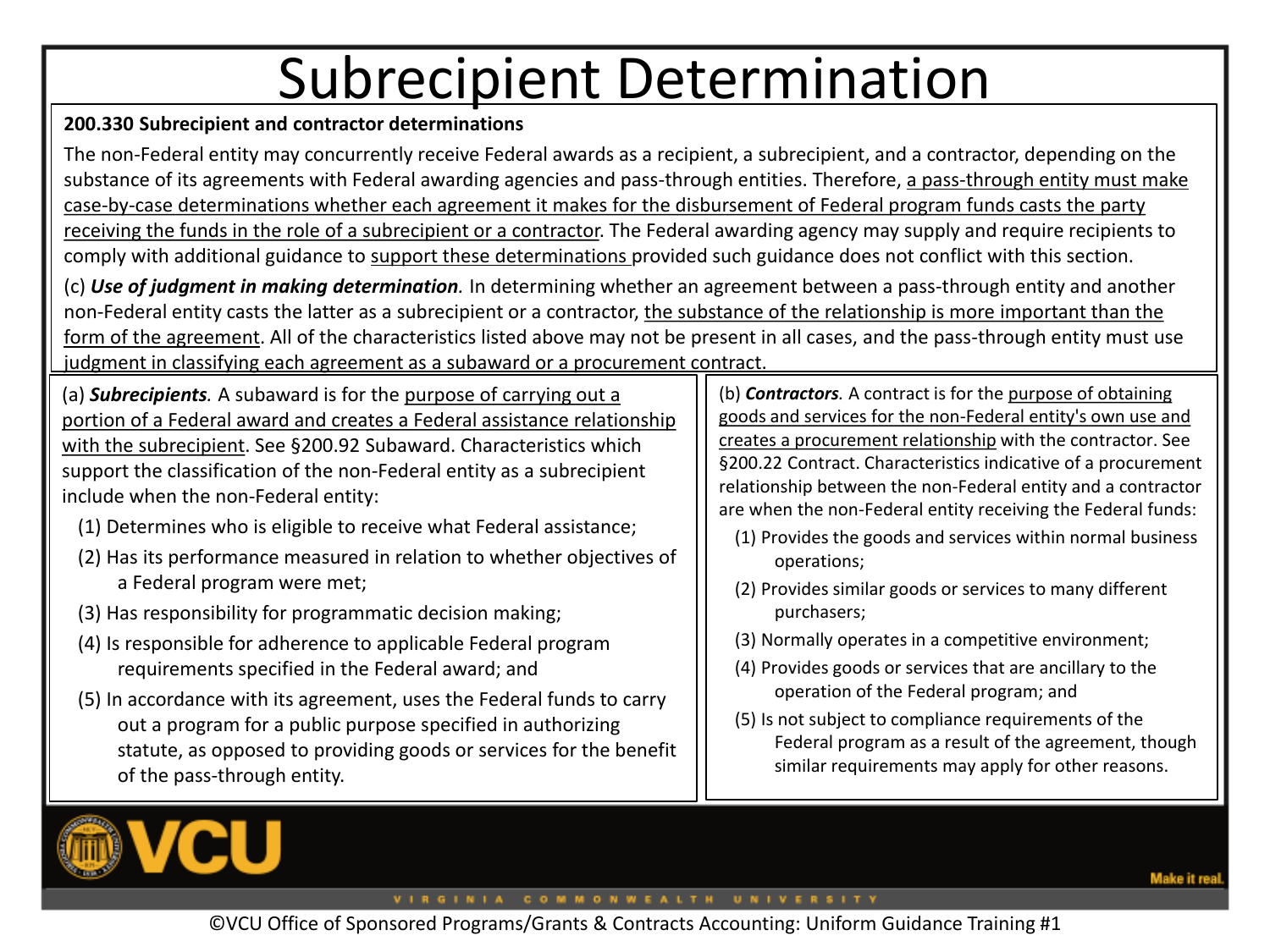# Subrecipient Risk Assessment

(200.331 Requirements for pass-through entities)

All pass-through entities must:

(a) Ensure that every subaward is clearly identified to the subrecipient as a subaward and includes the following information at the time of the subaward and if any of these data elements change, include the changes in subsequent subaward modification.

- (1) Federal Award Identification….
- (2) All requirements imposed by the pass-through entity on the subrecipient so that the Federal award is used in accordance with Federal statutes, regulations and the terms and conditions of the Federal award.
- (3) Any additional requirements that the pass-through entity imposes on the subrecipient in order for the pass-through entity to meet its own responsibility to the Federal awarding agency including identification of any required financial and performance reports;
- (4) An approved federally recognized indirect cost rate negotiated between the subrecipient and the Federal government or, if no such rate exists, either a rate negotiated between the pass-through entity and the subrecipient (in compliance with this part), or a de minimis indirect cost rate as defined in §200.414 Indirect (F&A) costs, paragraph (b) of this part.

(b) Evaluate each subrecipient's risk of noncompliance with Federal statutes, regulations, and the terms and conditions of the subaward for purposes of determining the appropriate subrecipient monitoring described in paragraph (e) of this section, which may include consideration of such factors as:

- (1) The subrecipient's prior experience with the same or similar subawards;
- (2) The results of previous audits including whether or not the subrecipient receives a Single Audit in accordance with Subpart F—Audit Requirements of this part, and the extent to which the same or similar subaward has been audited as a major program;
- (3) Whether the subrecipient has new personnel or new or substantially changed systems; and
- (4) The extent and results of Federal awarding agency monitoring (e.g., if the subrecipient also receives Federal awards directly from a Federal awarding agency).



VIRGINIA COMMONWEALTH UNIVERSITY

Aake it re

**Different** 

Somewhat different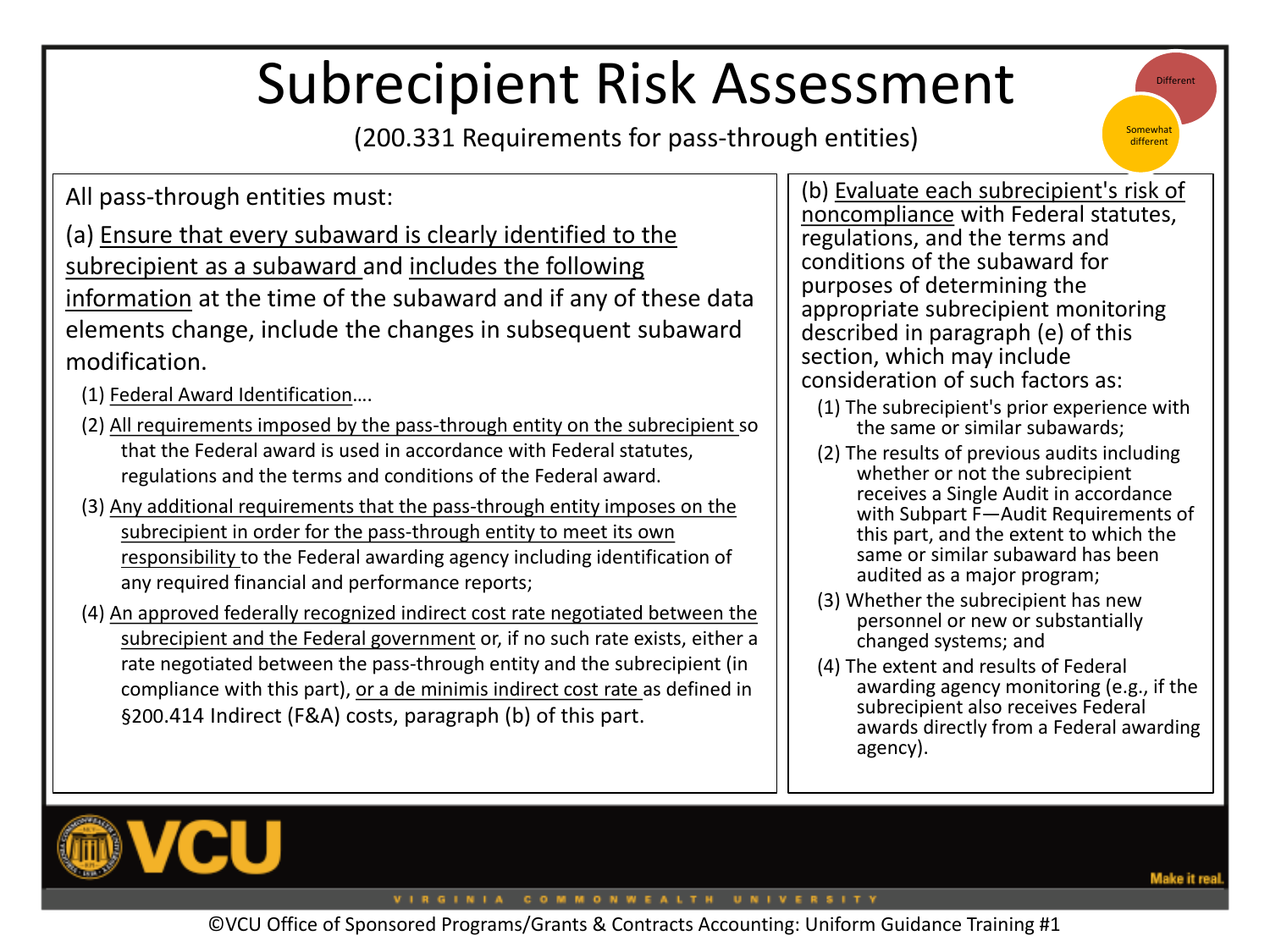# Subrecipient Monitoring

(200.331 Requirements for pass-through entities cont.)



(c) Consider imposing specific subaward conditions upon a subrecipient if appropriate as described in §200.207 Specific conditions.

(d) Monitor the activities of the subrecipient as necessary to ensure that the subaward is used for authorized purposes, in compliance with Federal statutes, regulations, and the terms and conditions of the subaward; and that subaward performance goals are achieved. Pass-through entity monitoring of the subrecipient must include:

- (1) Reviewing financial and programmatic reports required by the pass-through entity.
- (2) Following-up and ensuring that the subrecipient takes timely and appropriate action on all deficiencies pertaining to the Federal award provided to the subrecipient from the pass-through entity detected through audits, on-site reviews, and other means.
- (3) Issuing a management decision for audit findings pertaining to the Federal award provided to the subrecipient from the pass-through entity as required by §200.521 Management decision.

e) Depending upon the pass-through entity's assessment of risk posed by the subrecipient (as described in paragraph (b) of this section), the following monitoring tools may be useful for the pass-through entity to ensure proper accountability and compliance with program requirements and achievement of performance goals:

- (1) Providing subrecipients with training and technical assistance on program-related matters; and
- (2) Performing on-site reviews of the subrecipient's program operations;
- (3) Arranging for agreed-upon-procedures engagements as described in §200.425 Audit services.

(f) Verify that every subrecipient is audited as required by Subpart F—Audit Requirements of this part when it is expected that the subrecipient's Federal awards expended during the respective fiscal year equaled or exceeded the threshold set forth in §200.501 Audit requirements.

(g) Consider whether the results of the subrecipient's audits, on-site reviews, or other monitoring indicate conditions that necessitate adjustments to the pass-through entity's own records.

(h) Consider taking enforcement action against noncompliant subrecipients as described in §200.338 Remedies for noncompliance of this part and in program regulations.



VIRGINIA COMMONWEALTH UNIVERSITY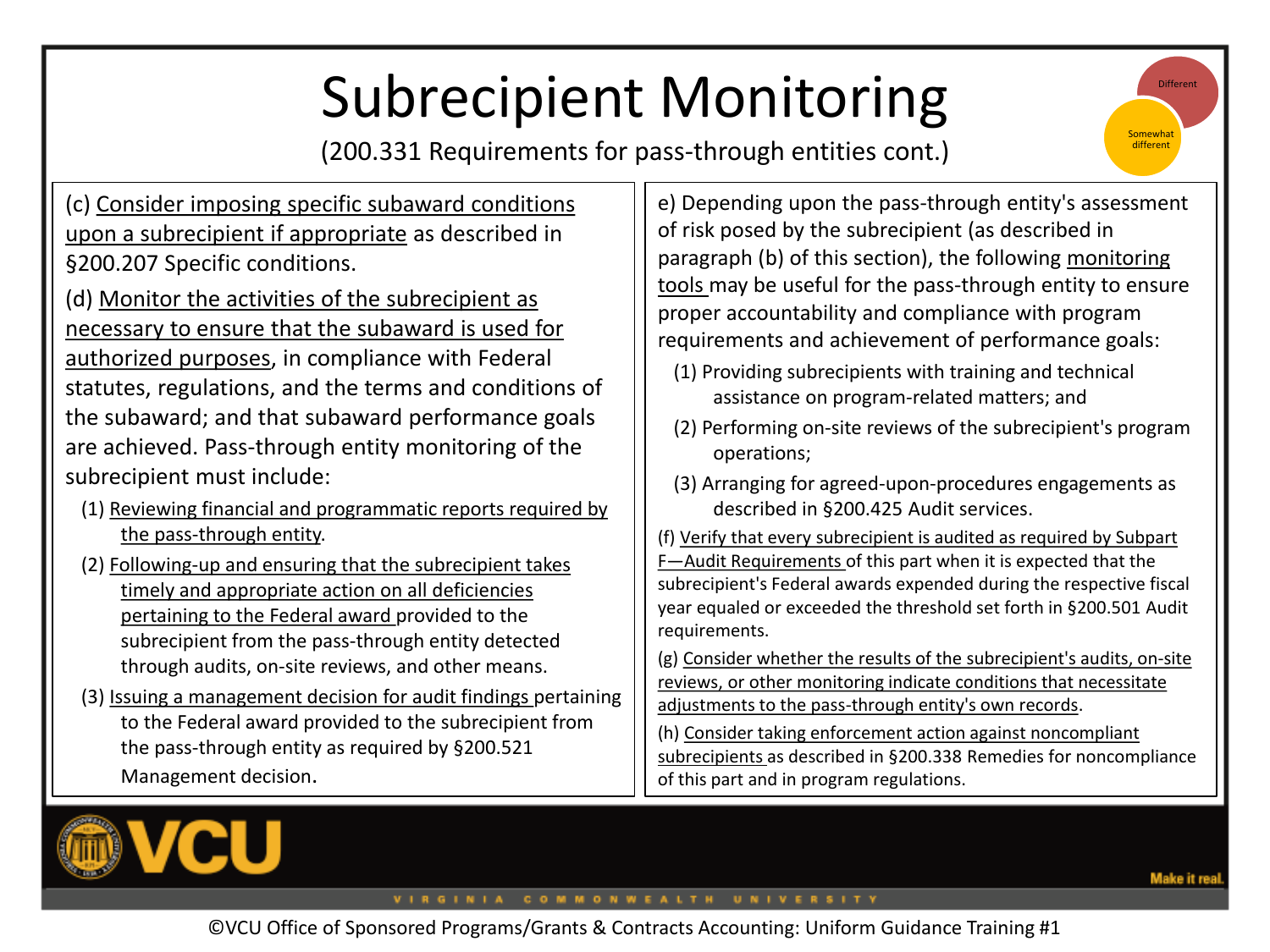# Additional subcommittees

### **200.430 Compensation - Personal Services**

 $\triangleright$  Subcommittee of stakeholders led by Human Resources and the Provost's Office to evaluate all issues related to implementation of compensation-related UG regulations

### **200.466 Scholarships and Student Aid Costs**

 $\triangleright$  Subcommittee of stakeholders led by Human Resources and the Graduate School Office to evaluate all issues related to implementation of tuitionrelated UG regulations



VIRGINIA COMMONWEALTH UNIVERSITY

**Different** 

Somewhat differen